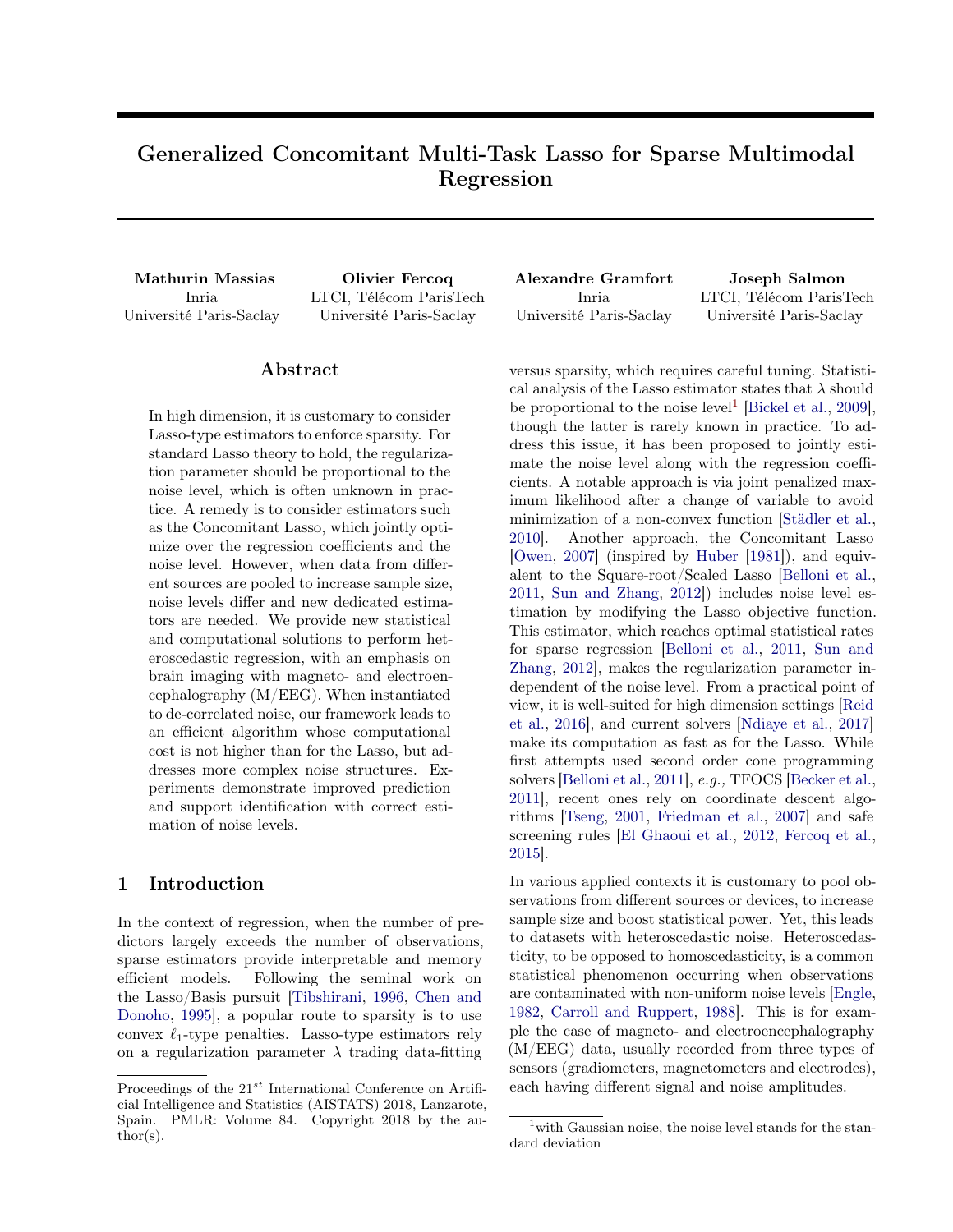Several statistical contributions have tried to address heteroscedastic models in high dimensional regression. Most works have relied on an exponential representation of the variance (the log-variance being modeled as a linear combination of the features), leading to non-convex objective functions. Solvers considered for such approaches require alternate minimization [\[Kolar](#page-8-17) [and Sharpnack,](#page-8-17) [2012\]](#page-8-17), possibly in an iterative fashion [\[Daye et al.,](#page-8-18) [2012\]](#page-8-18), a notable difference with a jointly convex formulation, for which one can control global optimality with duality gap certificates as proposed here. Similarly, [Wagener and Dette](#page-8-19) [\[2012\]](#page-8-19) estimate the variance with a preliminary adaptive Lasso step, and correct the data-fitting term in a second step.

Here, we propose the multi-task Smoothed Generalized Concomitant Lasso (SGCL), an estimator that can handle data from different origins in a high dimensional sparse regression model by jointly estimating the regression coefficients and the noise levels of each modality or data source. Contrary to other heteroscedastic Lasso estimators such as ScHeDs (a second order cone program) [\[Dalalyan et al.,](#page-8-20) [2013\]](#page-8-20), its computational cost is comparable to the Lasso, as it can benefit from coordinate descent solvers [\[Tseng,](#page-8-11) [2001,](#page-8-11) [Friedman et al.,](#page-8-12) [2007\]](#page-8-12) and other standard speedups for the Lasso (safe rules [\[El Ghaoui et al.,](#page-8-13) [2012\]](#page-8-13), strong rules [\[Tibshirani et al.,](#page-8-21) [2012\]](#page-8-21), etc.). This model also leads to a parameterization of the problem with one single scalar  $\lambda$ , independent of the multiple noise levels present in heterogeneous data.

Our manuscript is organized as follows. In Section [2,](#page-1-0) after reminding the necessary background of the Concomitant Lasso estimator, we introduce our general framework. We derive in Section [3](#page-2-0) the necessary mathematical results to obtain an efficient solver based on coordinate descent. We then present in Section [4](#page-3-0) a lightweight version of it, adapted to more specific noise models. Finally, in Section [5](#page-4-0) we provide empirical evidence using simulations with known ground truth that our model yields better support recovery and prediction than homoscedastic estimators. On the problem of source localization with real M/EEG recordings, we show that the proposed model leads to consistent estimators of the noise standard deviations for each modality, hence learning from the data the right balance between modalities with high or low SNRs.

## <span id="page-1-0"></span>2 Concomitant estimators

**Notation** For any integer  $d \in \mathbb{N}$ , we denote by [d] the set  $\{1, \ldots, d\}$ . Our observation matrix is  $Y \in \mathbb{R}^{n \times q}$ with  $n$  the number of samples, with  $q$  the number of tasks and the design matrix  $X = [X_1, \ldots, X_p] \in \mathbb{R}^{n \times p}$ has p explanatory variables or features, stored column-

wise. The standard Euclidean norm (resp. inner product) on vectors or matrices is written  $\|\cdot\|$  (resp.  $\langle \cdot, \cdot \rangle$ ), the  $\ell_1$  norm  $\lVert \cdot \rVert_1$ , the  $\ell_{\infty}$  norm  $\lVert \cdot \rVert_{\infty}$ , and the matrix transposition of a matrix  $Q$  is denoted by  $Q^{\top}$ . For  $B \in \mathbb{R}^{p \times q}$ , its  $j^{th}$  row is  $B_{j,:}$  and  $||B||_{2,1} = \sum_{j=1}^{p} ||B_{j,:}||$ (resp.  $||B||_{2,\infty} = \max_{j \in [p]} ||B_{j,:}||$ ) is its row-wise  $\ell_{2,1}$ (resp.  $\ell_{2,\infty}$ ) norm. For matrices,  $\lVert \cdot \rVert_2$  is the spectral norm. For real numbers a and b,  $a \vee b$  stands for the maximum of a and b, and  $(a)_+ = a \vee 0$ .

We denote  $\mathrm{BST}(\cdot, \tau)$  the block soft-thresholding operator at level  $\tau > 0$ , *i.e.*, BST  $(x, \tau) = (1 - \tau / ||x||)_{+} \cdot x$ for any  $x \in \mathbb{R}^d$  (with the convention  $\frac{0}{0} = 1$ ).

The sub-gradient of a convex function  $f : \mathbb{R}^d \to \mathbb{R}$  at x is defined as  $\partial f(x) = \{ z \in \mathbb{R}^d : \forall y \in \mathbb{R}^d, f(y) - f(x) \geq 0 \}$  $\langle z, y - x \rangle$ . We denote by  $\iota_C$  the indicator function of a set C, defined as  $\iota_C(x) = 0$  if  $x \in C$  and  $\iota_C(x) = +\infty$ if  $x \notin C$ . The identity matrix of size  $n \times n$  is denoted by  $I_n$  (or I, when there is no dimension ambiguity).

We write  $\mathbb{S}^n$  for the set of symmetric matrices and  $\mathbb{S}^n_+$  (resp.  $\mathbb{S}^n_{++}$ ) for the set of positive semi-definite matrices (resp. positive definite matrices). For two matrices  $S_1$  and  $S_2$  we write  $S_1 \succeq S_2$  (resp.  $S_1 \succ S_2$ ) for  $S_1 - S_2 \in \mathbb{S}^n_+$  (resp.  $S_1 - S_2 \in \mathbb{S}^n_{++}$ ). The symbol Tr denotes the trace operator, and  $||A||_S = \sqrt{\text{Tr } A^\top SA}$  is the Mahalanobis norm induced by  $S \in \mathbb{S}_{++}^n$ . For more compact notation, for  $\sigma > 0$  we denote  $\Sigma = \sigma I_n$ .

As much as possible, we denote vectors with lower case letters and matrices with upper case ones.

## 2.1 Reminder on Concomitant Lasso

Let us first recall the Concomitant Lasso estimator, following the vector formulation  $(y \in \mathbb{R}^n)$  proposed in [Owen](#page-8-4) [\[2007\]](#page-8-4), [Sun and Zhang](#page-8-7) [\[2012\]](#page-8-7).

**Definition 1.** For  $\lambda > 0$ , the Concomitant Lasso coefficient and standard deviation estimators are defined as solutions of the optimization problem

$$
\underset{\beta \in \mathbb{R}^p, \sigma > 0}{\arg \min} \frac{\left\| y - X\beta \right\|^2}{2n\sigma} + \frac{\sigma}{2} + \lambda \left\| \beta \right\|_1. \tag{1}
$$

To avoid numerical issues when  $\sigma$  approaches 0, it was proposed in [Ndiaye et al.](#page-8-9) [\[2017\]](#page-8-9) to add a constraint on  $\sigma$  in the objective function. Following the terminology introduced in [Nesterov](#page-8-22) [\[2005\]](#page-8-22), this was coined the Smoothed Concomitant Lasso.

**Definition 2.** For  $q > 0$  and  $\lambda > 0$ , the Smoothed Concomitant Lasso estimator  $\beta$  and its associated standard deviation estimator  $\hat{\sigma}$  are defined as

$$
(\hat{\beta}, \hat{\sigma}) \in \underset{\beta \in \mathbb{R}^p, \sigma \ge \sigma}{\arg \min} \frac{\left\|y - X\beta\right\|^2}{2n\sigma} + \frac{\sigma}{2} + \lambda \left\|\beta\right\|_1 \quad . \quad (2)
$$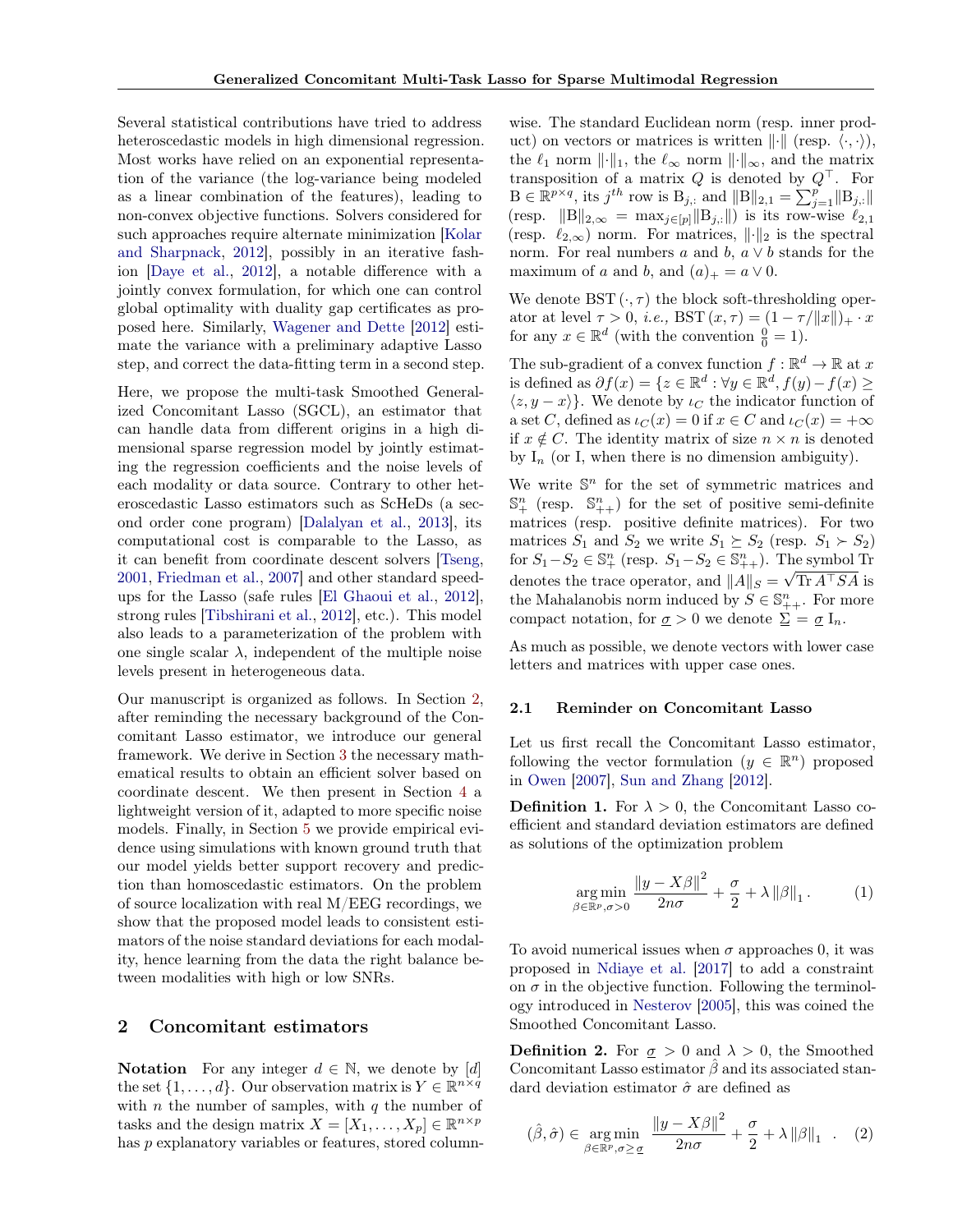#### 2.2 General problem formulation

Motivated by our application to the M/EEG inverse problem (see Section [5.3,](#page-6-0) we present all the results in a multi-task setting. These results are still valid for single task problems  $(q = 1)$ , in which case the formulas and algorithms are simpler (see Appendix [B\)](#page-12-0).

We now extend the Smoothed Concomitant Lasso to more general noise models, and present some properties obtained thanks to convexity and duality. As a warning, in our formulation the matrix  $\Sigma^* \in \mathbb{S}_{++}^n$  is the co-standard-deviation matrix (the square-root of the covariance matrix), in contrast with the standard Gaussian noise model notation. The model reads:

$$
Y = XB^* + \Sigma^* \mathcal{E} \tag{3}
$$

where entries of E are independent, centered and normally distributed.

**Definition 3.** For  $\sigma > 0$  and  $\lambda > 0$  (recall that we denote  $\Sigma = \underline{\sigma} I_n$ , we define the multi-task Smoothed Generalized Concomitant Lasso (multi-task SGCL) estimator  $\hat{B}$  and its associated co-standard-deviation matrix  $\hat{\Sigma}$  as the solutions of the optimization problem

$$
(\hat{B}, \hat{\Sigma}) \in \underset{B \in \mathbb{R}^{p \times q}, \Sigma \in \mathbb{S}_{++}^{n}, \Sigma \succeq \Sigma}{\arg \min} \mathcal{P}^{(\lambda)}(B, \Sigma) , \qquad (4)
$$

with  $\mathcal{P}^{(\lambda)}(B,\Sigma) = \frac{\left\|Y-XB\right\|_{\Sigma^{-1}}^2}{2na}$  $\frac{X\mathrm{B}\|_{\Sigma^{-1}}^2}{2nq} + \frac{\mathrm{Tr}(\Sigma)}{2n}$  $\frac{1}{2n} + \lambda \|B\|_{2,1}.$ 

Remark 1. Concomitant estimators such as the Smoothed Concomitant Lasso rely on perspective functions. A general framework for optimization with similar functions is provided in [Combettes and Müller](#page-8-23) [\[2016\]](#page-8-23), and applies for instance to other (potentially non-convex) alternative noise estimators, e.g., TREX [\[Lederer and Müller,](#page-8-24) [2015\]](#page-8-24). Yet, we are not aware of a matrix perspective theory as we propose in the present work to handle anisotropic noise.

Proposition 1. Problem [\(4\)](#page-2-1) is jointly convex.

Proof. The constraint set is convex and the matrixfractional function  $(Z, \Sigma) \mapsto \text{Tr } Z^{\top} \Sigma^{-1} Z$  is jointly convex over  $\mathbb{R}^{n \times q} \times \mathbb{S}_{++}^n$ , *cf.* [Boyd and Vandenberghe](#page-8-25) [\[2004,](#page-8-25) Example 3.4].

As for  $\sigma$  in the Smoothed Concomitant Lasso, the constraint  $\Sigma \succeq \Sigma$  acts as a regularizer in the dual, and it is introduced for numerical stability. In practice, the value of  $\Sigma = \underline{\sigma} I_n$  can be set as follows:

• If prior information on the minimal noise level present in the data is available,  $\sigma$  can be set as this bound. Indeed, if  $\hat{\Sigma} \succ \Sigma$ , then the constraint  $\Sigma \succeq \Sigma$  is not active and the solution to [\(4\)](#page-2-1) is a solution of the non-smoothed problem with  $\Sigma = 0$ .

• Without prior information on the noise level, one can use a proportion of the initial estimation of the noise standard deviation  $\sigma = 10^{-\alpha} ||Y|| / \sqrt{nq}$ , with for example  $\alpha \in \{2,3\}.$ 

## <span id="page-2-0"></span>3 Properties of the multi-task SGCL

## 3.1 Optimization

<span id="page-2-7"></span>Theorem 1. The dual formulation of the multi-task Smoothed Generalized Concomitant Lasso reads

<span id="page-2-5"></span>
$$
\hat{\Theta} = \underset{\Theta \in \Delta_{X,\lambda}}{\arg \max} \underbrace{\langle Y, \lambda \Theta \rangle + \underline{\sigma} \left( \frac{1}{2} - \frac{nq\lambda^2}{2} ||\Theta||^2 \right)}_{\mathcal{D}^{(\lambda, \Sigma)}(\Theta)}, \quad (5)
$$

$$
for \Delta_{X,\lambda} = \left\{ \Theta \in \mathbb{R}^{n \times q} : \|X^{\top}\Theta\|_{2,\infty} \le 1, \|\Theta\|_2 \le \frac{1}{\lambda n \sqrt{q}} \right\}
$$

The link between  $\hat{B}$  and  $\hat{\Sigma}$  is detailed in Proposition [2.](#page-2-2) We also have the link-equation between primal and dual solutions:

<span id="page-2-3"></span>
$$
\hat{\Theta} = \frac{1}{nq\lambda} \hat{\Sigma}^{-1} (Y - X\hat{\mathbf{B}}) , \qquad (6)
$$

.

<span id="page-2-1"></span>and the sub-differential inclusion:

$$
X^{\top} \hat{\Sigma}^{-1} (Y - X\hat{\mathbf{B}}) \in nq\lambda \partial ||\cdot||_{2,1}(\hat{\mathbf{B}}) . \tag{7}
$$

The proof of these results is in Appendix [A.1.](#page-10-0)

<span id="page-2-6"></span>Remark 2. The link equation provides a natural way to construct a dual feasible point from any pair  $(B, \Sigma)$ . Since at convergence Equation [\(6\)](#page-2-3) holds, we can choose as a dual point  $\Theta = \Sigma^{-1}(Y - XB)/\alpha$  where  $\alpha = \|X^\top \Sigma^{-1} (Y - X\mathbf{B})\|_{2,\infty} \vee \lambda n \sqrt{\mathfrak{q}} \|\Sigma^{-1} (Y - X\mathbf{B})\|_2$ is a scalar chosen to make Θ dual feasible.

<span id="page-2-2"></span>Proposition 2. The solution of

<span id="page-2-8"></span>
$$
\Sigma_0 \in \underset{\Sigma \in \mathbb{S}_{++}^n, \Sigma \succeq \Sigma}{\arg \min} \frac{1}{2nq} \|Y - XB\|_{\Sigma^{-1}}^2 + \frac{1}{2n} \operatorname{Tr}(\Sigma) ,
$$
\n(8)

is given by

<span id="page-2-4"></span>
$$
\Sigma_0 = \Psi(Z, \underline{\sigma}) := U \operatorname{diag}(\mu_1, ..., \mu_r, \underline{\sigma}, ..., \underline{\sigma}) U^{\top} , (9)
$$

where  $Z = \frac{1}{\sqrt{q}}(Y - XB)$ , U diag $(\lambda_1, ..., \lambda_r, 0, ..., 0)U^{\top}$ is an eigenvalue decomposition of  $ZZ^{\top}$ , (i.e., r is the rank of  $ZZ^{\top}$ ,  $\lambda_1 \geq \cdots \geq \lambda_r > 0$  and  $UU^{\top} = I_n$ ), and for  $i \in [r]$ ,  $\mu_i = \sqrt{\lambda_i} \vee \underline{\sigma}$ .

The proof is included in Appendix [A.2.](#page-10-1)

Remark 3. Formula [\(9\)](#page-2-4) makes it straightforward to compute  $\Sigma^{-1}$  and Tr  $\Sigma$ , which we rather store than  $\Sigma$ for computational efficiency in Algorithm [1.](#page-3-1)

At every update of  $\Sigma$ , it is also beneficial to precompute  $\Sigma^{-1}X$  and  $\Sigma^{-1}R$ : maintaining  $\Sigma^{-1}R$  rather than R avoids multiplication by  $\Sigma^{-1}$  at every BCD step.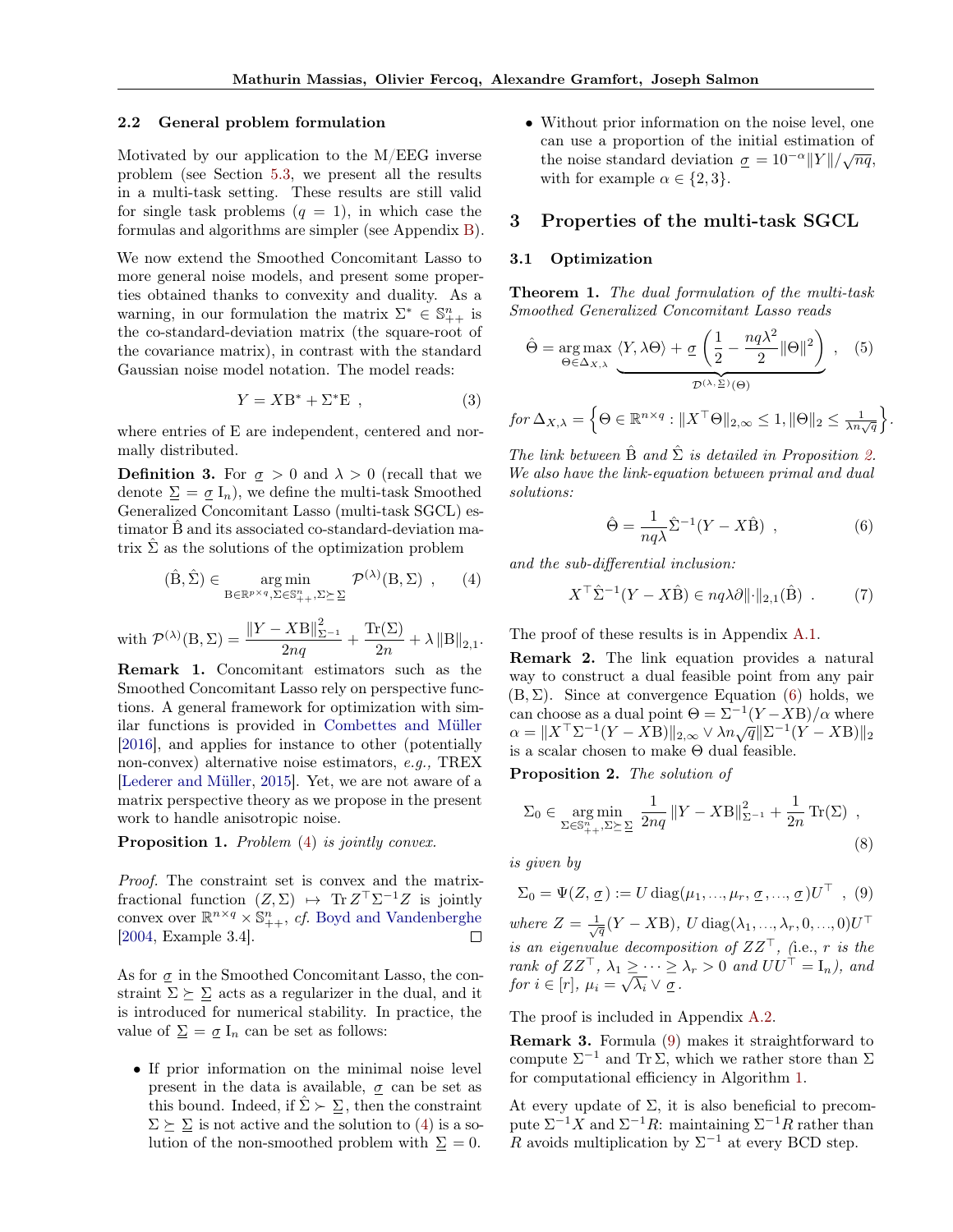Remark 4. Similarly to the Concomitant Lasso, and contrary to the Lasso, the multi-task SGCL is equivariant under scaling of the response, in the following sense: consider the transformation

$$
Y' = \alpha Y, B' = \alpha B, \Sigma' = \alpha \Sigma, \quad (\alpha > 0) ,
$$

which leaves the model [\(3\)](#page-2-5) invariant. Then one can check that the solutions of [\(4\)](#page-2-1) are multiplied by the same factor:  $\hat{\mathbf{B}}' = \alpha \hat{\mathbf{B}}$  and  $\hat{\Sigma}' = \alpha \hat{\Sigma}$ 

As for the Lasso, the null vector is optimal for the multi-task Smoothed Generalized Concomitant Lasso problem when the regularization parameter becomes too large. We refer to the smallest  $\lambda$  leading to a null solution as the *critical parameter* and denote it  $\lambda_{\text{max}}$ . Its computation is detailed in the next proposition.

<span id="page-3-3"></span>Proposition 3. For the multi-task SGCL estimator we have the following property: with  $\Sigma_{\text{max}} = \Psi(Y, \underline{\sigma})$ ,

$$
\hat{\mathbf{B}} = 0, \quad \forall \lambda \ge \lambda_{\text{max}} := \frac{1}{nq} \| X^\top \Sigma_{\text{max}}^{-1} Y \|_{2,\infty} \quad . \quad (10)
$$

Proof. Fermat's rule for [\(4\)](#page-2-1) states that

$$
(0, \hat{\Sigma}) \in \underset{\mathbf{B} \in \mathbb{R}^{p \times q}, \Sigma \in \mathbb{S}_{++}^{n}, \Sigma \succeq \Sigma}{\arg \min} \mathcal{P}(\mathbf{B}, \Sigma)
$$

$$
\Leftrightarrow 0 \in \left\{ -\frac{1}{nq} X^{\top} \hat{\Sigma}^{-1} Y \right\} + \lambda \mathcal{B}_{2, \infty}
$$

$$
\Leftrightarrow \frac{1}{nq} \left\| X^{\top} \hat{\Sigma}^{-1} Y \right\|_{2, \infty} \le \lambda.
$$

Thus,  $\lambda_{\text{max}} = \frac{1}{nq} ||X^{\top} \hat{\Sigma}^{-1} Y||_{2,\infty}$  is the critical parameter. Then, notice that for  $\hat{B} = 0$  one has

$$
\hat{\Sigma} = \Psi(Y, \underline{\sigma}) = \underset{\Sigma \in \mathbb{S}_{++}^n, \Sigma \succeq \underline{\Sigma}}{\arg \min} \frac{1}{2nq} ||Y||_{\Sigma^{-1}}^2 + \frac{1}{2n} \operatorname{Tr}(\Sigma) .
$$

#### <span id="page-3-2"></span>3.2 Algorithm

Since the multi-task SGCL formulation is jointly convex, one can rely on alternate minimization to find a solution. Moreover, the formulation has the appealing property that when  $\Sigma$  is fixed, the convex problem in B is a standard "smooth  $+ \ell_1$ -type" problem. This can be solved easily using standard block coordinate descent (BCD) algorithm. Alternatively, when B is fixed, the minimization in  $\Sigma$  has the closed-form solu-tion of Proposition [2.](#page-2-2) The  $\Sigma$  update being more costly than the B update, one can perform it every  $f$  BCD epochs (*i.e.*, if  $f = 10$ , every ten passes over the p rows  $B_{j,:}$ ). This minimization scheme is summarized in Algorithm [1,](#page-3-1) and details of the updates formulas are given in Appendix [A.3.](#page-11-0)

Algorithm 1: ALTERNATE MIN. FOR MULTI-TASK SGCL

<span id="page-3-1"></span>
```
\ninput : X, Y, \n
$$
\Sigma, \lambda, f, T
$$
\ninit : B = 0p,q, \n $\Sigma^{-1} = \Sigma^{-1}, R = Y$ \n\nfor iter = 1, ..., T do\n    if iter = 1 (mod f) then\n     $\Sigma \leftarrow \Psi(R, \Sigma) \quad // \text{ update of Proposition 2}\n    for j = 1, ..., p do\n        L_j = X_j^\top \Sigma^{-1} X_j\n    for j = 1, ..., p do\n        R \leftarrow R + X_j B_j \quad // \text{ partial residual update}\n        B_j \leftarrow \text{BST}\left(\frac{X_j^\top \Sigma^{-1} R}{L_j}, \frac{\lambda n q}{L_j}\right) \quad // \text{ coef. update}\n        R \leftarrow R - X_j B_j \quad // \text{ residual update}\n    return B, \n$ 
```

Since strong duality holds for [\(4\)](#page-2-1), we use the duality gap as a stopping criterion for the convergence. Every f epochs of BCD as presented in Algorithm [1,](#page-3-1) we compute a dual point  $\Theta$  (see Remark [2\)](#page-2-6), evaluate the duality gap, and stop if it is lower than  $\epsilon = 10^{-6} / ||Y||$ . The pair  $(B, \Sigma)$  obtained when the duality gap goes below  $\epsilon$  is then guaranteed to be an  $\epsilon$ -solution of [\(4\)](#page-2-1).

#### 3.3 Statistical limitations

We provided the most general framework to adapt the Concomitant Lasso to multi-task and non scalar covariances. However, in its general formulation the multitask Smoothed Generalized Concomitant Lasso has an obvious drawback: in practice estimating  $\Sigma^*$  requires to fit  $n(n-1)/2$  parameters with only nq observations, which is problematic if  $q$  is not large enough. Hence, additional regularization might be needed to provide an accurate estimator of  $\Sigma^*$ , e.g., following the direction proposed in [Ledoit and Wolf](#page-8-26) [\[2004\]](#page-8-26).

Nevertheless, in common practical scenarios  $\Sigma^*$  can be assumed to have a more regular structure. In the following, we address in details a special case of heteroscedastic models, where the noise is de-correlated and has a known block-wise structure.

## <span id="page-3-0"></span>4 Block homoscedastic model

Motivated by the specificities of the M/EEG inverse problem (see Section [5.3\)](#page-6-0), but more generally by supervised learning problems where data come from an identified, finite set of sources, we propose a specification of [\(3\)](#page-2-5) when more assumptions can be made about the noise. Indeed, when the observations come from K different sources or  $K$  types of sensors (in the M/EEG case: magnetometers, gradiometers and electrodes),  $\Sigma$ can be estimated in a simplified way. Assuming inde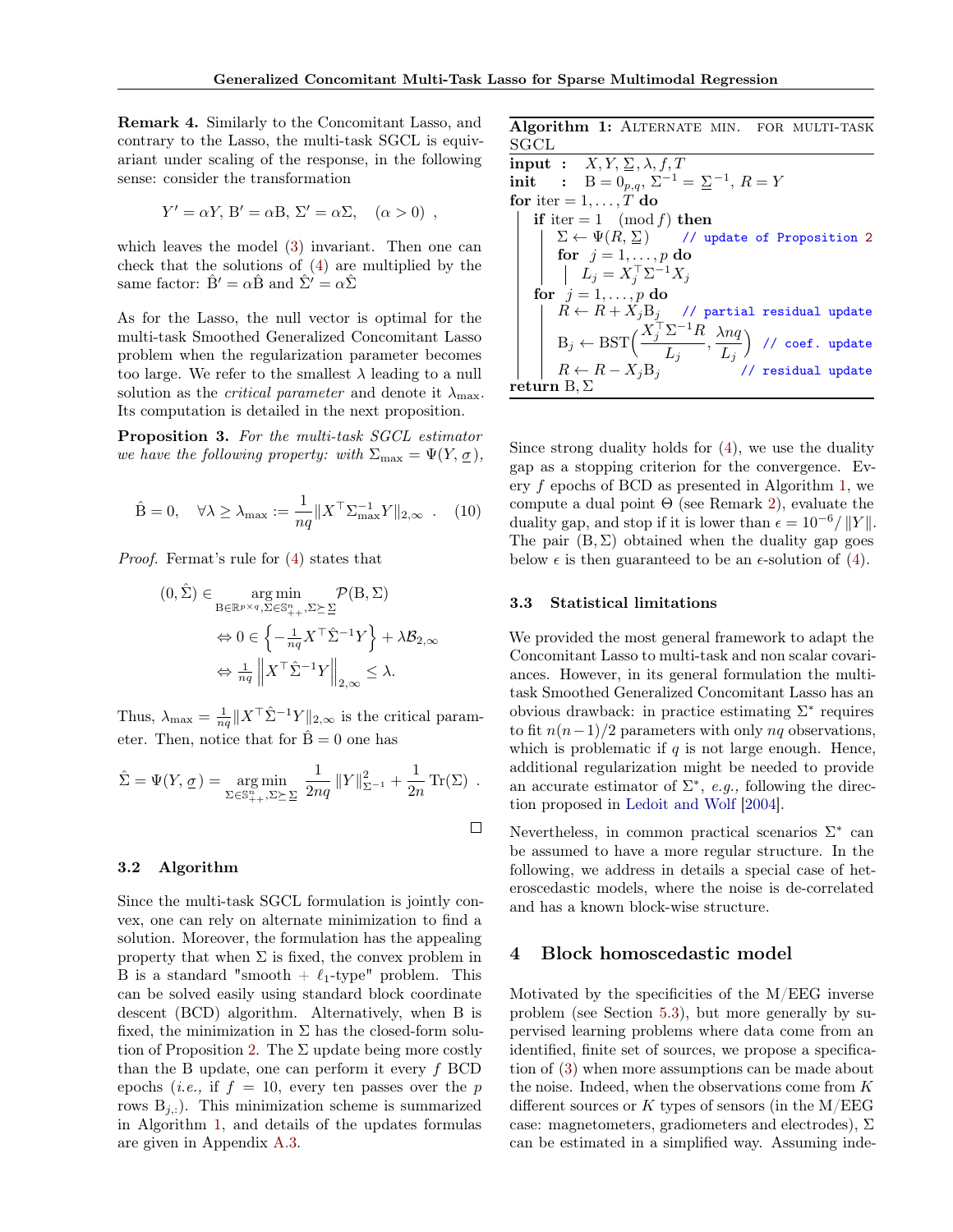pendent noise among data sources or sensor types, we propose a variant of [\(3\)](#page-2-5), called the block homoscedastic model. In this model,  $\Sigma^*$  is constrained to be diagonal, the diagonal being constant over known blocks.

Formally, if the  $k$ -th group of sensors is composed of  $n_k$ sensors  $(\sum_{1}^{K} n_k = n)$ , with design matrix  $X^{k} \in \mathbb{R}^{n_k \times p}$ , observation matrix  $Y^k \in \mathbb{R}^{n_k \times q}$  and noise level  $\sigma_k^*$  > 0, the block homoscedastic model is a combination of K homoscedastic models:  $\forall k \in [K], Y^k = X^k B^* +$  $\sigma_k^* \mathbf{E}^k$ , with the entries of  $\mathbf{E}^k$  independently sampled from  $\mathcal{N}(0, 1)$ . In the following we denote

$$
X = \begin{pmatrix} X^1 \\ \vdots \\ X^K \end{pmatrix} , Y = \begin{pmatrix} Y^1 \\ \vdots \\ Y^K \end{pmatrix} , E = \begin{pmatrix} E^1 \\ \vdots \\ E^K \end{pmatrix} , \text{and}
$$

$$
\Sigma^* = \begin{pmatrix} \sigma_1^* I_{n_1} & 0 \\ 0 & \vdots \\ 0 & \sigma_K^* I_{n_K} \end{pmatrix} \in \mathbb{S}_{++}^n.
$$

Following this model, we call multi-task Smoothed Block Homoscedastic Concomitant Lasso (multi-task SBHCL) the estimator similar to [\(4\)](#page-2-1) with the additional constraint that  $\Sigma$  is a diagonal matrix  $diag(\sigma_1 I_{n_1}, \ldots, \sigma_K I_{n_K}),$  with K constraints  $\sigma_k \geq \underline{\sigma}_k$ :

$$
\underset{\substack{\mathbf{B}\in\mathbb{R}^{p\times q},\\\sigma_{1},\ldots,\sigma_{K}\in\mathbb{R}^{K}_{++}\\ \sigma_{k}\geq\sigma_{k},\forall k\in[K]}}{\operatorname{arg\,min}_{k=1} \left\{ \frac{\left\|Y^{k}-X^{k}\mathbf{B}\right\|^{2}}{2nq\sigma_{k}} + \frac{n_{k}\sigma_{k}}{2n} \right\} + \lambda \left\|\mathbf{B}\right\|_{2,1}} \tag{11}
$$

Since [\(11\)](#page-4-1) does not admit a closed-form solution, we also propose an iterative solver (see Section [3.2\)](#page-3-2), along with a stopping condition based on the duality gap, which is derived for this problem in Appendix [A.4.](#page-11-1)

• When the constraints on the  $\sigma_k$ 's are not saturated at optimality, formulation [\(11\)](#page-4-1) has an equivalent square-root Lasso [\[Belloni et al.,](#page-8-6) [2011\]](#page-8-6) formulation:  $\arg \min_{\mathbf{B} \in \mathbb{R}^{p \times q}} \frac{1}{nq} \sum_{k=1}^{K} \sqrt{n_k} \|Y^k - X^k \mathbf{B}\| + \lambda \|\mathbf{B}\|_{2,1}.$ • To fix the values of the lower bounds on the noise levels  $\sigma_k$ , we use an arbitrary proportion of the initial estimation of the noise variances per block *i.e.*,  $\Sigma$  =

 $10^{-\alpha} \text{ diag}(\|Y^1\|/\sqrt{n_1q} \, I_{n_1}, \ldots, \|Y^{\tilde{K}}\|/\sqrt{n_Kq} \, I_{n_K}).$  $\alpha = 3$  is used in the experiments. The equivalents of Theorem [1,](#page-2-7) Proposition [2](#page-2-2) and

Proposition [3](#page-3-3) for the multi-task SBHCL are:

<span id="page-4-2"></span>**Theorem 2.** The dual formulation of [\(11\)](#page-4-1) is

$$
\hat{\Theta} = \underset{\Theta \in \Delta'_{X,\lambda}}{\arg \max} \langle Y, \lambda \Theta \rangle + \sum_{k=1}^{K} \frac{\sigma_k}{2} \left( \frac{n_k}{n} - nq\lambda^2 \|\Theta^k\|^2 \right)
$$

where 
$$
\Delta'_{X,\lambda}
$$
 is defined by  
\n
$$
\Delta'_{X,\lambda} = \left\{ \Theta \in \mathbb{R}^{n \times q} : \left\| X^\top \Theta \right\|_{2,\infty} \leq 1, \forall k \in [K], \|\Theta^k\| \leq \frac{\sqrt{n_k}}{n\lambda\sqrt{q}} \right\}.
$$

**Proposition 4.** When optimizing  $(11)$  with B being fixed, then  $\hat{\Sigma} = \text{diag}(\hat{\sigma}_1 I_{n_1}, \dots, \hat{\sigma}_K I_{n_K}),$  with residuals  $R^k = Y^k - X^k \hat{B}$  and  $\hat{\sigma}_k = \underline{\sigma}_k \vee (\|R^k\|/\sqrt{n_k q}).$ 

Proposition 5. For the multi-task SBHCL the critical parameter is  $\lambda_{\text{max}} := \frac{1}{nq} ||X^{\top} \Sigma_{\text{max}}^{-1} Y ||_{2,\infty}$ where  $\Sigma_{\text{max}} = \text{diag}(\sigma_1^{\text{max}} I_{n_1}, ..., \sigma_K^{\text{max}} I_{n_K})$  and  $\forall k \in$  $[K], \sigma_k^{\max} = \underline{\sigma}_k \vee (\left\| \underline{\dot{Y}}^k \right\| / \sqrt{n_k q}).$ 

The proofs are similar to those of Proposition [2](#page-2-2) and Proposition [3](#page-3-3) and delayed to Appendix [A.4.](#page-11-1)

. values before the update, we have: The strategy of Algorithm [1](#page-3-1) can also be applied to the multi-task SBHCL. Because of the special form of  $\Sigma$ , the computations are lighter and the standard deviations  $\sigma_k$ 's can be updated at each coordinate descent update. Indeed, updating all the  $\sigma_k$ 's may seem costly, since a naive implementation requires to recompute all the residual norms  $||R^k||$ , where  $R^k = Y^k - X^kB$ , which is  $\mathcal{O}(nq)$ . However, it is possible to store the values of  $||R^k||^2$  and update them at each B<sub>j</sub> update with a  $\mathcal{O}(kq)$  cost. Indeed, if we denote  $\tilde{\mathbf{B}}_j$  and  $\tilde{R}^k$  the

<span id="page-4-1"></span>
$$
R^{k} = \tilde{R}^{k} + X_{j}^{k} \top (\tilde{B}_{j} - B_{j})
$$
  

$$
||R^{k}||^{2} = ||\tilde{R}^{k}||^{2} + 2 \operatorname{Tr}[(\tilde{B}_{j} - B_{j})\tilde{R}^{k} \top X_{j}^{k}]
$$
  

$$
+ ||\tilde{B}_{j} - B_{j}||^{2}L_{j,k}
$$

and all the quantities  $\tilde{R}^k \overset{\top} X^k_j$  are already computed for the soft-thresholding step. As  $k \leq n$ , this makes the cost of one  $B_i$  update of Algorithm [2](#page-5-0)  $\mathcal{O}(nq)$ , the same cost as for the  $\ell_{2,1}$  regularized Lasso, a.k.a. multitask Lasso (MTL) [\[Obozinski et al.,](#page-8-27) [2010\]](#page-8-27).

## <span id="page-4-0"></span>5 Experiments

,

To demonstrate the benefits of handling nonhomoscedastic noise, we now present experiments using both simulations and real M/EEG data. First, we show that taking into account multiple noise levels improves both prediction performance and support identification. We then illustrate on M/EEG data that the estimates of the noise standard deviations using multi-task SBHCL match the expected behavior when increasing the SNR of the data. We also demonstrate empirically the benefit of our proposed multi-task SB-HCL to reduce the variance of the estimation. The implementation is done in Python/Cython and is available at <https://github.com/mathurinm/SHCL>.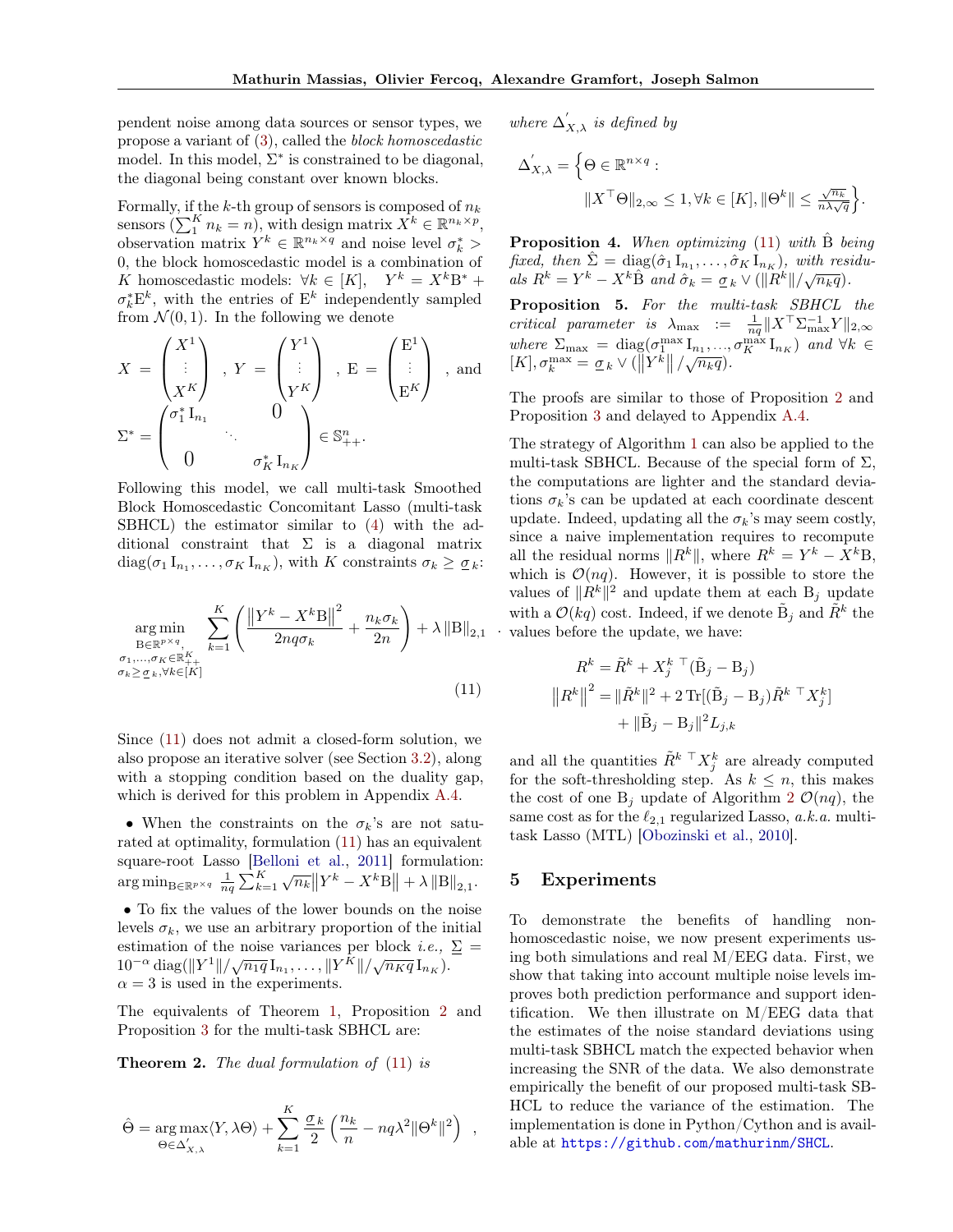Algorithm 2: ALTERNATE MIN. FOR MULTI-TASK SBHCL

<span id="page-5-0"></span>
```
\ninput : X1,..., XK, Y1,..., YK, 
$$
\underline{\sigma}_1, ..., \underline{\sigma}_K, \lambda, T
$$
\ninit : B = 0p,q,  
\n $\forall k \in [K], \sigma_k = ||Y^k|| / \sqrt{n_k q}, R^k = Y^k,$   
\n $\forall k \in [K], \forall j \in [p], L_{k,j} = ||X^k_j||_2^2$ \n\nfor iter = 1, ..., T do\nfor j = 1, ..., p do\nfor k = 1, ..., K do\n    | R^k \leftarrow R^k + X^k_j B_j / / \text{ residual update}\n    B_j \leftarrow \text{BST}\left(\sum_{k=1}^K \frac{X^k_j}{\sigma_k} + X^k_j B_j / \text{ residual update}\n    f / \text{soft-thresholding}\n    for k = 1, ..., K do\n        R^k \leftarrow R^k - X^k_j B_j / / \text{ residual update}\n    \sigma_k \leftarrow \underline{\sigma}_k \vee \frac{||R^k||}{\sqrt{n_k q}} / / \text{ residual update}\n    \tau_k + \sigma_k \vee \frac{||R^k||}{\sqrt{n_k q}} / / \text{std dev update}\n    \tau_k + \sigma_k \vee \frac{||R^k||}{\sqrt{n_k q}} / / \text{std dev update}\n
```

We consider the case where the block structure of the noise is known by the practitioner. Therefore, all experiments use the block homoscedastic setting. Note that this is relevant with the M/EEG framework where the variability of the noise is due to different data acquisitions sensors that are known.

#### <span id="page-5-3"></span>5.1 Prediction performance

We first study the impact of the multi-task SBHCL on prediction performance, evaluated on left-out data.

The experiment setup is as follows. There are  $n = 300$ observations,  $p = 1,000$  features and  $q = 100$  tasks. The design  $X$  is random with Toeplitz-correlated features with parameter  $\rho = 0.7$  (correlation between features *i* and *j* is  $\rho^{|i-j|}$ ). The true coefficient matrix B<sup>\*</sup> has 20 non-zero rows, whose entries are independently and normally (centered and reduced) distributed. We simulate data coming from  $K = 3$  sources (each one containing 100 observations) whose respective noise levels are  $\sigma^*$ ,  $2\sigma^*$  and  $5\sigma^*$ . The standard deviation  $\sigma^*$  is chosen so that the signal-to-noise ratio

$$
SNR := ||Y|| / ||XB^*|| = 1.
$$

The two estimators are trained for  $\lambda$  varying on a logarithmic grid of 15 values between the critical parame-ter<sup>[2](#page-5-1)</sup>  $\lambda_{\text{max}}$  and  $\lambda_{\text{max}}/10$ . The training set contains 150 samples  $(n_1 = n_2 = n_3 = 50$  of each data source) and the test set consists of the remaining 150.

Figure [1](#page-5-2) shows prediction performance for the Smooth Concomitant Lasso (SCL), which estimates a single

<span id="page-5-2"></span>

Figure 1: RMSE normalized by oracle RMSE, per block, for the multi-task SBHCL and Smooth Concomitant Lasso (SCL), on training (top) and testing (bottom) set, for various values of  $\lambda$ . The flexibility of the block homoscedastic model enables the multi-task Smoothed Block Homoscedastic Concomitant Lasso to reach a lower RMSE on every block of the test set.

noise level for all blocks, and the multi-task SBHCL. Since each block has a different noise level, for each block  $k$  and each estimator, we report the Root Mean Squared error (RMSE,  $||Y^k - X^k \hat{B}|| / \sqrt{qn_k}$ ) normalized by the oracle RMSE  $(||Y^k - X^k B^*|| / \sqrt{qn_k})$ . After taking the log, zero value means a perfect estimation, a positive value means under-fitting of the block, while a negative value corresponds to over-fitting. Figure [1](#page-5-2) reports normalized RMSE values on both the training and the test data.

As it can be observed, the RMSE for the multi-task SBHCL is lower on every block of the test set, meaning that it has better prediction performance. By attributing a higher noise standard deviation to the noisiest block (block 3), the multi-task SBHCL is able to down-weight the impact of these samples on the estimation, while still benefiting from it.

While the 3 normalized RMSE have similar behaviors on the test set for the SCL, for low values of  $\lambda$ , the multi-task SBHCL overfits more on the least noisy block. However this does not result in degraded prediction performance on the test set, neither for this block nor for others, and the prediction is even better on the noisiest block. Indeed, the SCL overfits more on the the noisiest block, which has a greater impact on prediction (as overfitting on noiseless data would lead to

<span id="page-5-1"></span><sup>&</sup>lt;sup>2</sup>Note that  $\lambda_{\text{max}}$  is model specific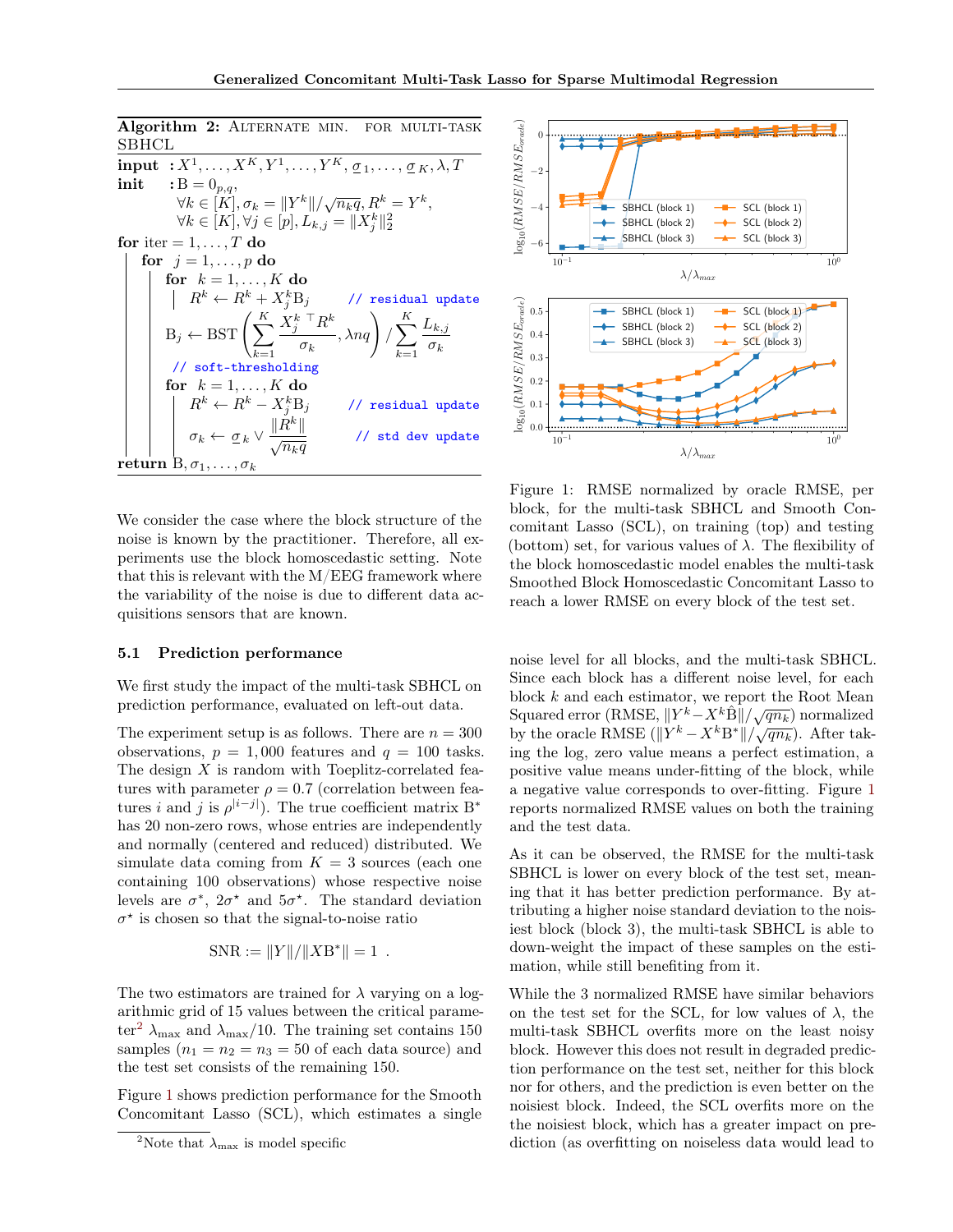<span id="page-6-1"></span>

Figure 2: ROC curves of true support recovery for the SBHCL, the MTL and SCL on all blocks, and the MTL and SCL on the least noisy block. The black curve marks the limit of supports of size 0.9n. Top:  $SNR = 5, \rho = 0.1, \text{ middle: } SNR = 1, \rho = 0.1, \text{ bottom:}$  $SNR = 1, \rho = 0.9.$ 

perfect parameter inference). When the regularization parameter becomes too low, taking into account different noise levels allows our estimator to limit the impact of overfitting by favoring the most reliable source. This experiments shows that our formulation is appealing for parameter selection, as the best left-out prediction is obtained for similar values of  $\lambda$ .

## 5.2 Support recovery

In this experiment, we demonstrate the superior performance of the multi-task SBHCL for support recovery, i.e., its ability to correctly identify the predictive features. The experimental setup is the same as in Section [5.1,](#page-5-3) except that the support of  $B^*$  is of size 50. We also vary  $\rho \in \{0.1, 0.9\}$  and the SNR  $\in \{1, 5\}$ (additional results are included in Appendix [C\)](#page-15-0).

The five estimators compared on Figure [2](#page-6-1) are the multi-task SBHCL, the SCL, the MTL, and also the

<span id="page-6-2"></span>Table 1: Mean values of pAUC for the main estimators, across ten simulations of  $X$  and  $Y$ .

| SNR.          |                 |                 | 5               |
|---------------|-----------------|-----------------|-----------------|
|               | 0.1             | 0.9             | 0.1             |
| <b>SBHCL</b>  | $0.92 + 0.12$   | $0.86 \pm 0.05$ | $0.98 \pm 0.02$ |
| MTL.          | $0.79 + 0.08$   | $0.71 + 0.07$   | $0.99 + 0.00$   |
| MTL (block 1) | $0.44 \pm 0.04$ | $0.48 + 0.05$   | $0.48 + 0.04$   |

MTL and the SCL trained on the least noisy block  $(i.e., the most favorable block). Following the empir$ ical evaluation from [\[Bühlmann and Mandozzi,](#page-9-0) [2014\]](#page-9-0), the figure of merit is the ROC curve, *i.e.*, the true positive rate as a function of the false positive rate. The curve is obtained by varying the value of  $\lambda$  (lower values leading to larger predicted support and therefore potentially more false positives).

We can see that when the SNR is sufficiently high (top graph with  $SNR = 5$ , the multi-task SBHCL, the SCL and the MTL successfully recover the true support, while the MTL or SCL trained on the least noisy block with only one third of the data fails. However, when the SNR is lower (middle graph with  $SNR = 1$ ), the multi-task SBHCL still achieves almost perfect support identification, while the performance of the MTL and SCL decreases. The performance is naturally even worse when using only one block of samples. Finally, when the features are more correlated ( $\rho = 0.9$ ) and the conditioning of  $X$  is degraded, the multi-task SB-HCL, despite not perfectly recovering the true support, still has superior performance. Note also that unsurprisingly the MTL and the SCL lead to almost perfectly the same ROC curves as both estimators (if  $\sigma$ is small enough) have the same solution path. Any difference between SCL and MTL in our graph is due to the choice of a discrete set of  $\lambda$  values.

To study the stability of Figure [2,](#page-6-1) we repeat the simulation 10 times. Since the curves are not guaranteed to reach  $TPR = 1$ , it is not possible to use AUC as a scalar figure of merit. As we are usually interested in sparse estimators when the recovered support is small, we follow [Bühlmann and Mandozzi](#page-9-0) [\[2014,](#page-9-0) Fig. 1-4], and limit the study to estimated supports of size inferior to  $0.9n$  (*i.e.*, the part to the left of the black curve). This leads to the use of pAUC or "0.9–performance": the area under the ROC curve, but restricted to the left of the black line, and normalized by its maximal value. The mean pAUCs for 10 repetitions, for all estimators in the different settings are in Table [1.](#page-6-2)

#### <span id="page-6-0"></span>5.3 Results on joint M/EEG real data

We now evaluate our estimator on magneto- and electroencephalography (M/EEG) data. The data consists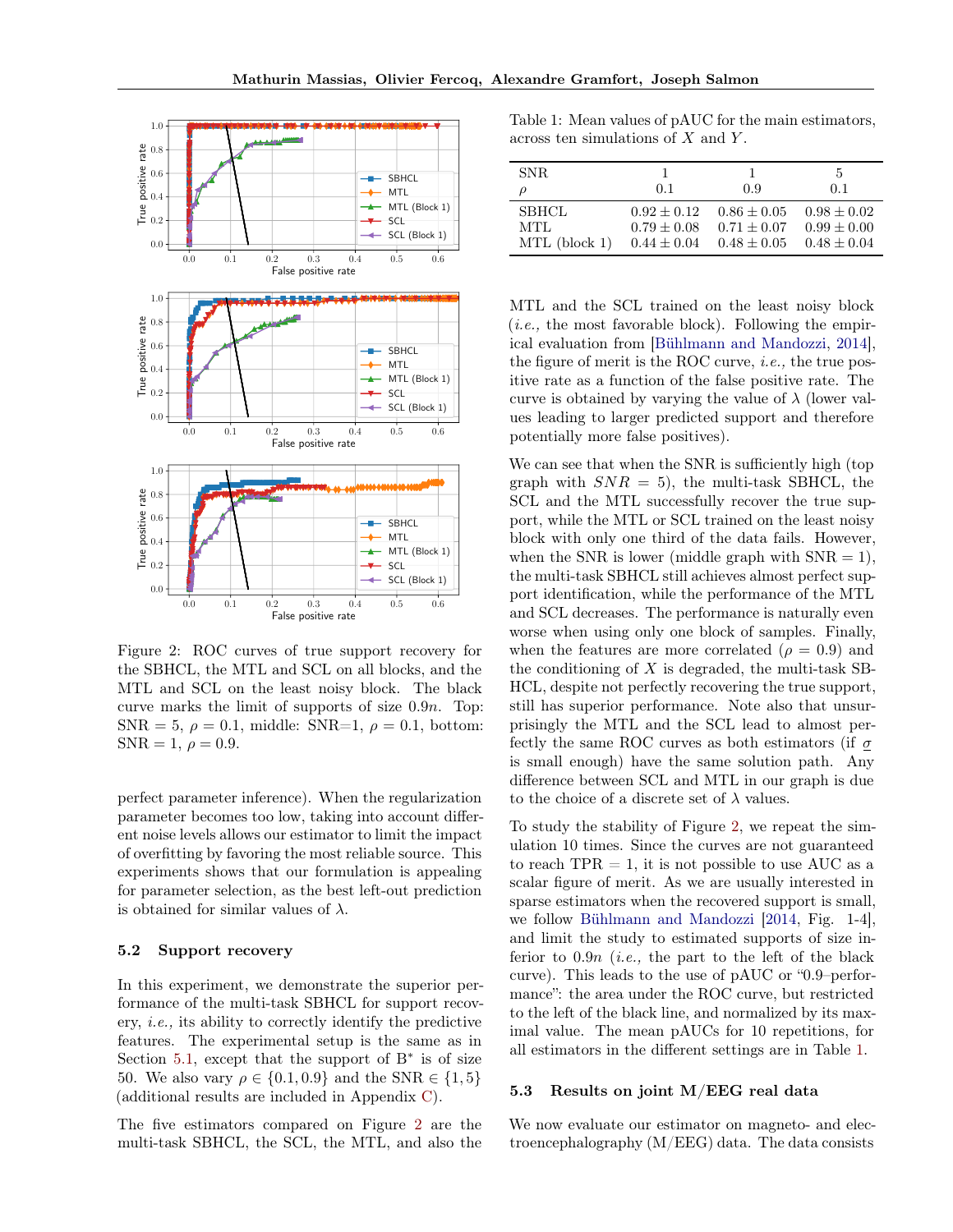of M/EEG recordings, which measure the electric potential and magnetic field induced by active neurons. Data are time-series so that  $n$  corresponds to the number of sensors and  $q$  to the number of consecutive time instants in the data. Thanks to their high temporal resolution, M/EEG help to elucidate where and precisely when cognitive processes happen in the brain [\[Baillet,](#page-9-1) [2017\]](#page-9-1). The so-called M/EEG inverse problem, which consists in identifying active brain regions, can be cast as a high-dimensional sparse regression problem. Because of the limited number of sensors, as well as the physics of the problem, this problem is severely ill-posed, and regularization is needed to provide solutions which are both biologically plausible and robust to measurement noise [\[Wipf et al.,](#page-9-2) [2008,](#page-9-2) [Haufe](#page-9-3) [et al.,](#page-9-3) [2008,](#page-9-3) [Gramfort et al.,](#page-9-4) [2013\]](#page-9-4). As foci of neural activity are observed from a distance by M/EEG and since only a small number of brain regions are involved in a cognitive task during a short time interval, it is common to employ sparsity-promoting regularizations. Amongst these, the  $\ell_1/\ell_2$  penalty has been successfully applied to the M/EEG inverse problem in either time [\[Ou et al.,](#page-9-5) [2009\]](#page-9-5) or frequency domain [\[Gramfort](#page-9-4) [et al.,](#page-9-4) [2013\]](#page-9-4).

The experimental condition considered is a monaural auditory stimulation in the right ear of the subject. The same subject undergoes the same stimulation 61 times, and the M/EEG measurements are recorded from 0.2 s before to 0.5 s after the stimulus. The data (from the MNE software [\[Gramfort et al.,](#page-9-6) [2014\]](#page-9-6)) thus contains 61 repetitions (trials) of this stimulation.

In the experimental setup we have 204 gradiometers, 102 magnetometers and 60 EEG electrodes. We have discarded one magnetometer and one electrode corrupted by strong artifacts. We therefore have  $K = 3$ sensor types with  $n_1 = 203$ ,  $n_2 = 102$  and  $n_3 = 59$ (so  $n = 364$ ). X is obtained by numerically solving the M/EEG forward problem using  $p = 1884$  candidate sources distributed over the cortical surface  $(X \in \mathbb{R}^{364 \times 1884})$ . The orientations of the dipoles are assumed known and normal to the cortical mantle.

The measurements for  $q = 1$  (single time measurements) are selected 75 ms after the stimulus onset, and between 60 and 115 ms (resp. 70 and 102 ms) after the stimulus for  $q = 34$  (resp  $q = 20$ ). This time interval corresponds to the main cortical response to the auditory stimulation.

For a number  $t$  of repetitions of experiment  $(t$  ranging from 2 to 56), we create an observation matrix  $Y_t$  by averaging the first  $t$  trials. By doing so, the noise standard deviations of each block should be proportional to  $1/\sqrt{t}$ . We then run the multi-task SBHCL with fixed  $\lambda$ , equal to [3](#page-7-0)% of  $\lambda_{\text{max}}$ . Figure 3 shows the noise stan-

<span id="page-7-0"></span>

Figure 3: Noise standard deviation estimated on auditory data for  $q = 1$ ,  $q = 20$  and  $q = 34$  time instants using the SBHCL estimator. Data consist of combined MEG gradiometers  $(n_1 = 203 \text{ sensors})$  and magnetometers  $(n_2 = 102 \text{ sensors})$ , as well as EEG  $(n_3 = 59 \text{ sensors})$ . We used  $\lambda = 0.03\lambda_{\text{max}}$ .

dard deviation estimated by the multi-task SBHCL, when ran on a single time instant (single task), 20 and 34 time instants.

We can see that the estimated values are plausible: they have the correct orders of magnitude, as well as the expected  $1/\sqrt{t}$  decrease. We also see that taking more tasks into account leads to more stable noise estimation: for magnetometers, the curve is smoother for  $q = 34$  than for  $q = 20$  and  $q = 1$ . Indeed, using more tasks reduces the variance of the estimation.

## 6 Conclusion

This work proposes the multi-task Smoothed Generalized Concomitant Lasso, a new sparse regression estimator designed to deal with heterogeneous observations coming from different origins and corrupted by different levels of noise. Despite the joint estimation of the regression coefficients as well as the noise level, the problem considered is jointly convex, thus guaranteeing global convergence which one can check by duality gap certificates. The efficient BCD strategy we proposed leads to a computational complexity not higher than the one observed for a classic sparse regression model, while solving a fundamental practical problem. Indeed with the SBHCL, the regularization parameter is less sensitive to the noise level of each combined modality, making it easier to tune across experimental conditions and datasets. Finally, thanks to the flexibility of our model, better prediction performance and support recovery are achieved w.r.t. traditional homoscedastic estimators.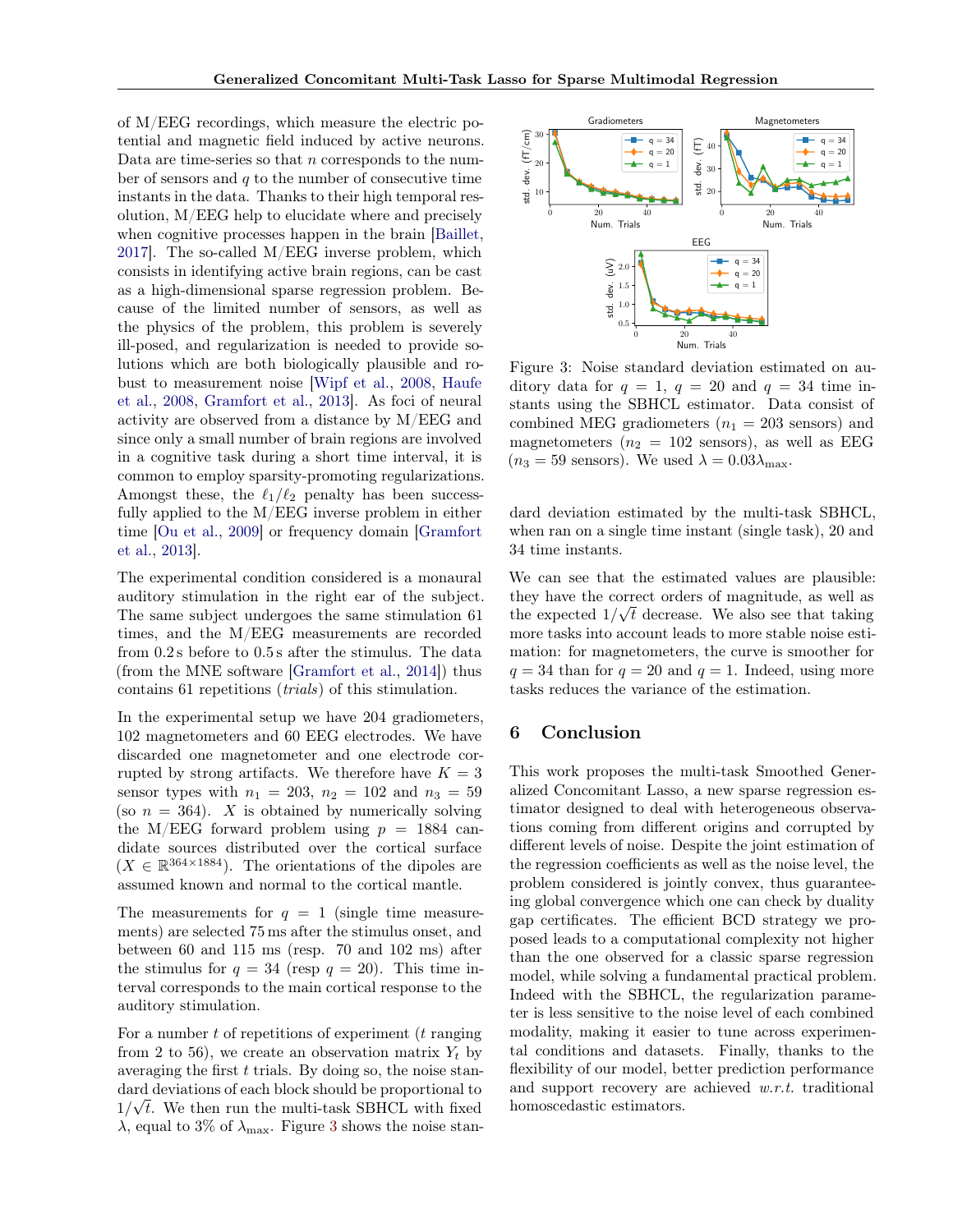## Acknowledgments

This work was funded by ERC Starting Grant SLAB ERC-YStG-676943 and by the chair Machine Learning for Big Data of Télécom ParisTech.

## References

- <span id="page-8-0"></span>R. Tibshirani. Regression shrinkage and selection via the lasso. J. R. Stat. Soc. Ser. B Stat. Methodol., 58 (1):267–288, 1996.
- <span id="page-8-1"></span>S. S. Chen and D. L. Donoho. Atomic decomposition by basis pursuit. In SPIE, 1995.
- <span id="page-8-2"></span>P. J. Bickel, Y. Ritov, and A. B. Tsybakov. Simultaneous analysis of Lasso and Dantzig selector. Ann. Statist., 37(4):1705–1732, 2009.
- <span id="page-8-3"></span>N. Städler, P. Bühlmann, and S. van de Geer.  $\ell_1$ penalization for mixture regression models. TEST, 19(2):209–256, 2010.
- <span id="page-8-4"></span>A. B. Owen. A robust hybrid of lasso and ridge regression. Contemporary Mathematics, 443:59–72, 2007.
- <span id="page-8-5"></span>P. J. Huber. Robust Statistics. John Wiley & Sons Inc., 1981.
- <span id="page-8-6"></span>A. Belloni, V. Chernozhukov, and L. Wang. Squareroot Lasso: pivotal recovery of sparse signals via conic programming. Biometrika, 98(4):791–806, 2011.
- <span id="page-8-7"></span>T. Sun and C.-H. Zhang. Scaled sparse linear regression. Biometrika, 99(4):879–898, 2012.
- <span id="page-8-8"></span>S. Reid, R. Tibshirani, and J. Friedman. A study of error variance estimation in lasso regression. Stat. Sin., 26(1):35–67, 2016.
- <span id="page-8-9"></span>E. Ndiaye, O. Fercoq, A. Gramfort, V. Leclère, and J. Salmon. Efficient smoothed concomitant Lasso estimation for high dimensional regression. In NCMIP, 2017.
- <span id="page-8-10"></span>S. R. Becker, E. J. Candès, and M. C. Grant. Templates for convex cone problems with applications to sparse signal recovery. Math. Program. Comput., 3(3):165–218, 2011.
- <span id="page-8-11"></span>P. Tseng. Convergence of a block coordinate descent method for nondifferentiable minimization. J. Optim. Theory Appl., 109(3):475–494, 2001.
- <span id="page-8-12"></span>J. Friedman, T. J. Hastie, H. Höfling, and R. Tibshirani. Pathwise coordinate optimization. Ann. Appl.  $Stat., 1(2):302-332, 2007.$
- <span id="page-8-13"></span>L. El Ghaoui, V. Viallon, and T. Rabbani. Safe feature elimination in sparse supervised learning. J. Pacific Optim., 8(4):667–698, 2012.
- <span id="page-8-14"></span>O. Fercoq, A. Gramfort, and J. Salmon. Mind the duality gap: safer rules for the lasso. In ICML, pages 333–342, 2015.
- <span id="page-8-15"></span>R. Engle. Autoregressive conditional heteroscedasticity with estimates of the variance of United Kingdom inflation. Econometrica, 50(4):987–1007, 1982.
- <span id="page-8-16"></span>R. J. Carroll and D. Ruppert. Transformation and weighting in regression, volume 30. CRC Press, 1988.
- <span id="page-8-17"></span>M. Kolar and J. Sharpnack. Variance function estimation in high-dimensions. In ICML, pages 1447–1454, 2012.
- <span id="page-8-18"></span>J. Daye, J. Chen, and H. Li. High-dimensional heteroscedastic regression with an application to eQTL data analysis. Biometrics, 68(1):316–326, 2012.
- <span id="page-8-19"></span>J. Wagener and H. Dette. Bridge estimators and the adaptive Lasso under heteroscedasticity. Math. Methods Statist., 21:109–126, 2012.
- <span id="page-8-20"></span>A. S. Dalalyan, M. Hebiri, K. Meziani, and J. Salmon. Learning heteroscedastic models by convex programming under group sparsity. In ICML, 2013.
- <span id="page-8-21"></span>R. Tibshirani, J. Bien, J. Friedman, T. J. Hastie, N. Simon, J. Taylor, and R. J. Tibshirani. Strong rules for discarding predictors in lasso-type problems. J. R. Stat. Soc. Ser. B Stat. Methodol., 74(2):245–266, 2012.
- <span id="page-8-22"></span>Y. Nesterov. Smooth minimization of non-smooth functions. Math. Program., 103(1):127–152, 2005.
- <span id="page-8-23"></span>P. L. Combettes and C. L. Müller. Perspective functions: Proximal calculus and applications in highdimensional statistics. J. Math. Anal. Appl., 2016.
- <span id="page-8-24"></span>J. Lederer and C. L. Müller. Don't fall for tuning parameters: Tuning-free variable selection in high dimensions with the TREX. In AAAI, pages 2729– 2735, 2015.
- <span id="page-8-25"></span>S. Boyd and L. Vandenberghe. Convex optimization. Cambridge University Press, 2004.
- <span id="page-8-26"></span>O. Ledoit and M. Wolf. A well-conditioned estimator for large-dimensional covariance matrices. J. Multivariate Anal., 88(2):365–411, 2004.
- <span id="page-8-27"></span>G. Obozinski, B. Taskar, and M. I. Jordan. Joint covariate selection and joint subspace selection for multiple classification problems. Statistics and Computing, 20(2):231–252, Apr 2010.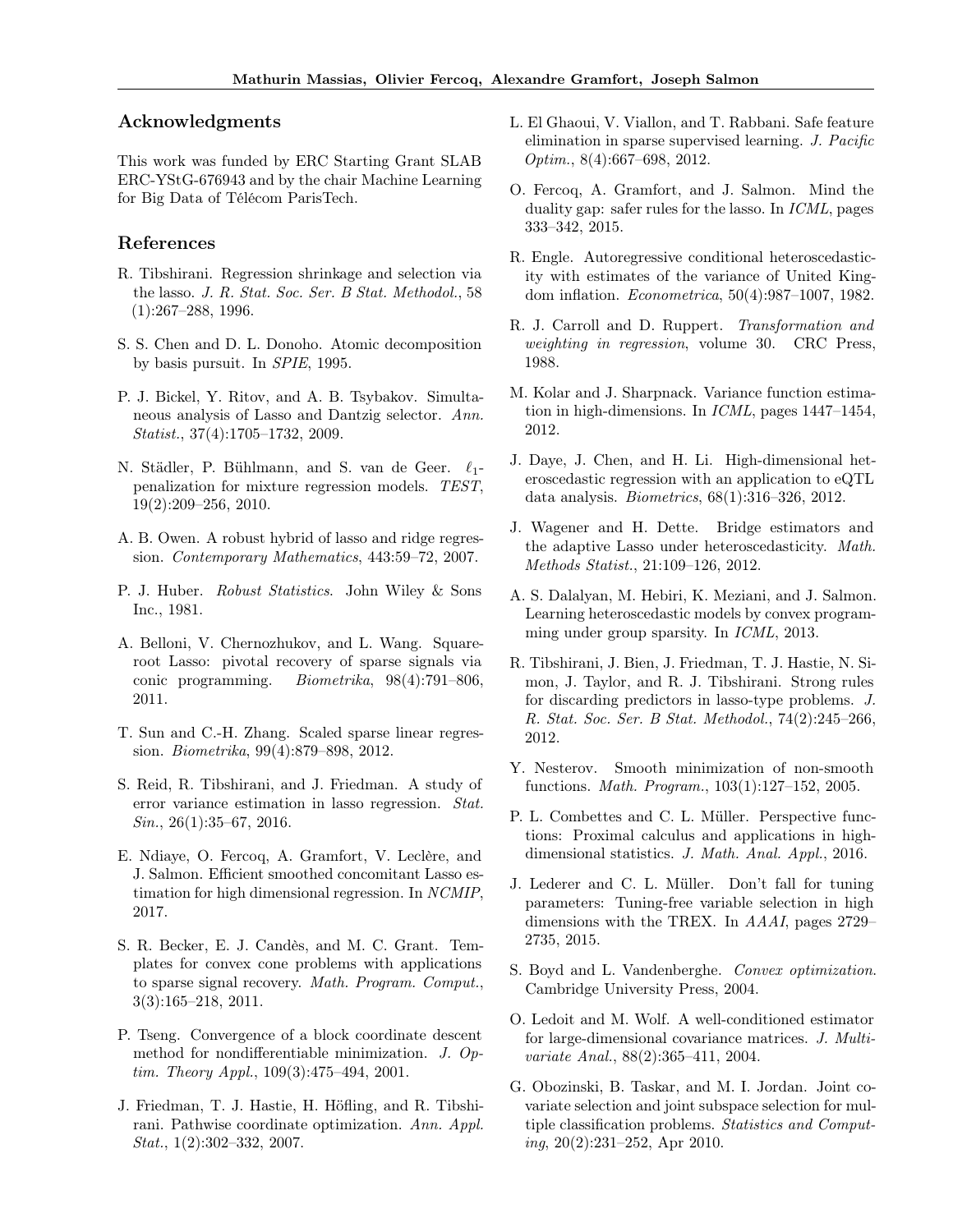- <span id="page-9-0"></span>P. Bühlmann and J. Mandozzi. High-dimensional variable screening and bias in subsequent inference, with an empirical comparison. Computational Statistics, 29(3):407–430, Jun 2014.
- <span id="page-9-1"></span>S. Baillet. Magnetoencephalography for brain electrophysiology and imaging. Nat. Neurosci., 20(3):327– 339, 03 2017.
- <span id="page-9-2"></span>D. P. Wipf, J. P. Owen, H. Attias, K. Sekihara, and S. S. Nagarajan. Estimating the location and orientation of complex, correlated neural activity using MEG. In NIPS, pages 1777–1784. 2008.
- <span id="page-9-3"></span>S. Haufe, V. V. Nikulin, A. Ziehe, K.-R. Müller, and G. Nolte. Combining sparsity and rotational invariance in EEG/MEG source reconstruction. NeuroImage, 42(2):726–738, Aug. 2008.
- <span id="page-9-4"></span>A. Gramfort, D. Strohmeier, J. Haueisen, M. S. Hämäläinen, and M. Kowalski. Time-frequency mixed-norm estimates: Sparse M/EEG imaging with non-stationary source activations. NeuroImage, 70:410–422, 2013.
- <span id="page-9-5"></span>W. Ou, M. Hämaläinen, and P. Golland. A distributed spatio-temporal EEG/MEG inverse solver. NeuroImage, 44(3):932–946, Feb 2009.
- <span id="page-9-6"></span>A. Gramfort, M. Luessi, E. Larson, D. A. Engemann, D. Strohmeier, C. Brodbeck, L. Parkkonen, and M. S. Hämäläinen. MNE software for processing MEG and EEG data. NeuroImage, 86:446 – 460, 2014.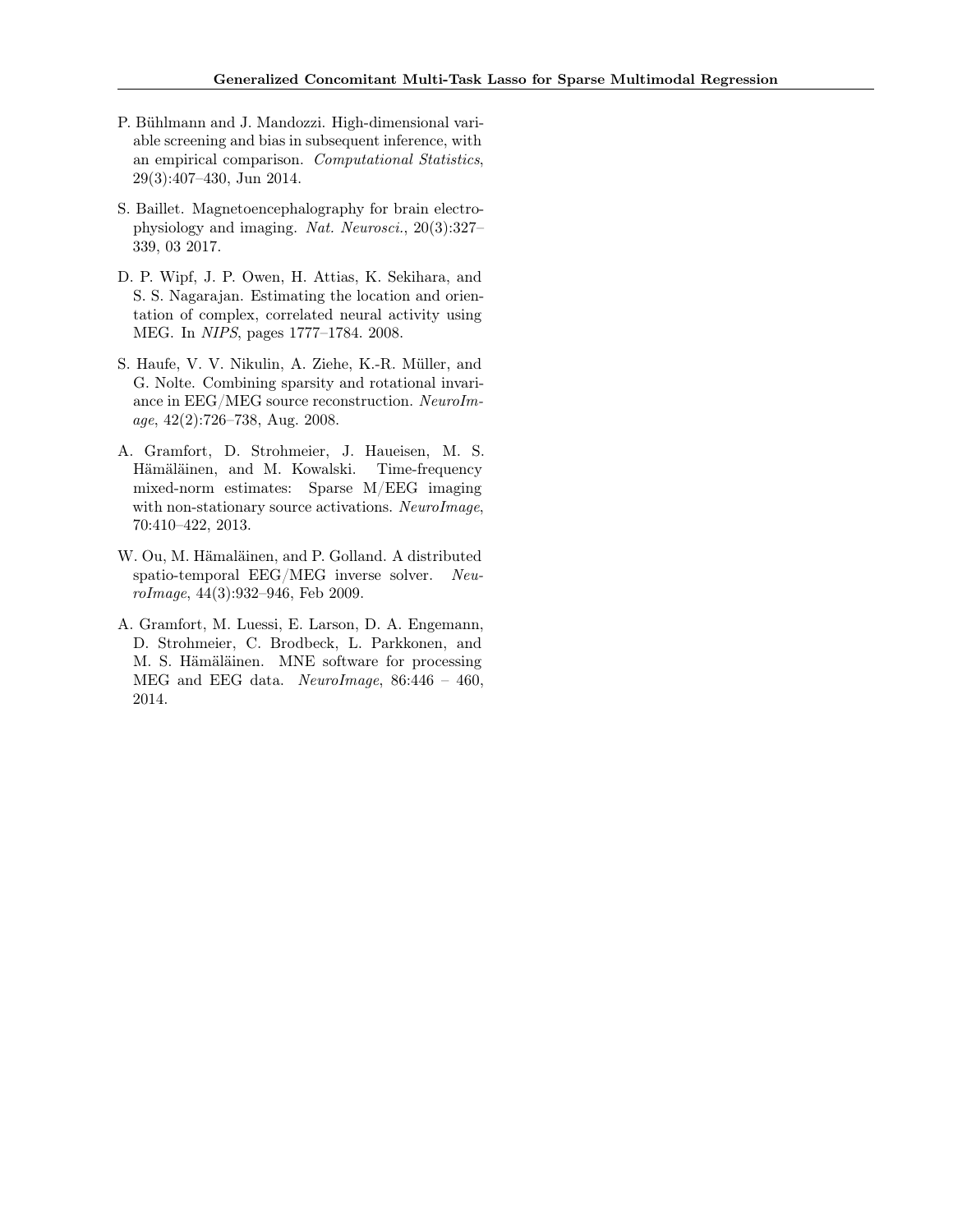# A Proofs

## <span id="page-10-0"></span>A.1 Dual of multi-task SGCL

Here we prove the result of Theorem [1.](#page-2-7) The following problems are equivalent:

$$
\min_{B \in \mathbb{R}^{p \times q}, \Sigma \succeq \Sigma} \frac{1}{2nq} ||Y - XB||_{\Sigma^{-1}}^2 + \frac{1}{2n} \text{Tr}(\Sigma) + \lambda ||B||_{2,1}
$$
\n
$$
= \min_{B \in \mathbb{R}^{p \times q}, \Sigma \succeq \Sigma, Z \in \mathbb{R}^{n \times q}} \frac{1}{2nq} ||Z||_{\Sigma^{-1}}^2 + \frac{1}{2n} \text{Tr}(\Sigma) + \lambda ||B||_{2,1} \text{ s.t. } Z = (Y - XB)
$$
\n
$$
= \min_{B \in \mathbb{R}^{p \times q}, \Sigma \succeq \Sigma, Z \in \mathbb{R}^{n \times q}} \max_{\Theta \in \mathbb{R}^{n \times q}} \frac{1}{2nq} ||Z||_{\Sigma^{-1}}^2 + \frac{1}{2n} \text{Tr}(\Sigma) + \lambda ||B||_{2,1} + \lambda \langle \Theta, Y - XB - Z \rangle
$$
\n
$$
\mathcal{L}(B, \Sigma, \Theta, Z)
$$
\n
$$
= \max_{\Theta \in \mathbb{R}^{n \times q}} \min_{\Sigma \succeq \Sigma} \frac{1}{2n} \text{Tr}(\Sigma) - \max_{Z \in \mathbb{R}^{n \times q}} \left\{ \langle \lambda \Theta, Z \rangle - \frac{1}{2nq} \langle Z, \Sigma^{-1} Z \rangle \right\} - \lambda \max_{B \in \mathbb{R}^{p \times q}} \left\{ \langle X^\top \Theta, B \rangle - ||B||_{2,1} \right\} + \langle \lambda \Theta, Y \rangle
$$
\n
$$
= \max_{\Theta \in \mathbb{R}^{n \times q}} \min_{\Sigma \succeq \Sigma} \left\{ \frac{1}{2n} \text{Tr}(\Sigma) - \frac{nq\lambda^2}{2} \text{Tr}(\Theta^\top \Sigma \Theta) \right\} - \iota_{B_{2,\infty}}(X^\top \Theta) + \langle \lambda \Theta, Y \rangle
$$
\n
$$
= \max_{\Theta \in \mathbb{R}^{n \times q}} \min_{\Sigma \succeq \Sigma} \frac{1}{2n} \text{Tr}[(I - n^2 q \lambda^2 \Theta \Theta^\top) \Sigma] - \iota_{B_{2,\infty}}(X^\top \Theta) + \langle \lambda \Theta, Y \rangle
$$

The fourth line is true because Slater's condition is met. Finally, we need to compute

$$
\min_{\Sigma \succeq \Sigma} \frac{1}{2n} \text{Tr}[(I - n^2 q \lambda^2 \Theta \Theta^\top) \Sigma] = \begin{cases} \frac{1}{2n} \text{Tr}[(I - n^2 q \lambda^2 \Theta \Theta^\top) \Sigma], & \text{if } I - n^2 \lambda^2 \Theta \Theta^\top \succeq 0, \\ -\infty, & \text{otherwise.} \end{cases}
$$
(12)

The condition  $I_n - n^2 q \lambda^2 \Theta \Theta^\top \succeq 0$  is equivalent to:  $\|\Theta \Theta^\top \|_2 = \|\Theta\|_2^2 \leq \frac{1}{n^2 q \lambda^2}$ .

Also, since 
$$
\underline{\Sigma} = \underline{\sigma} \mathbf{I}_n
$$
, we have  $\frac{1}{2n} \text{Tr}[(\mathbf{I}_n - n^2 q \lambda^2 \Theta \Theta^\top) \underline{\Sigma}] = \frac{\underline{\sigma}}{2} (1 - nq\lambda^2 ||\Theta||^2)$ .

The link equation and the subdifferential inclusion come from first order optimality conditions on the Lagrangian:

- $\frac{\partial \mathcal{L}(\hat{\mathbf{B}}, \hat{\Sigma}, \hat{\Theta}, \cdot)}{\partial Z}(\hat{Z}) = 0$  gives  $\hat{\Theta} = \frac{1}{nq\lambda} \Sigma^{-1} \hat{Z}$ .
- $\bullet$   $\frac{\partial \mathcal{L}(\hat{\mathbf{B}}, \hat{\Sigma}, \cdot, \hat{Z})}{\partial \Theta}$  $\frac{\partial \overline{\partial} S(\Sigma, \cdot, Z)}{\partial \Theta}(\hat{\Theta}) = 0$  gives  $\hat{Z} = Y - X\hat{B}$ .
- $0 \in \partial \mathcal{L}(\cdot, \hat{\Sigma}, \hat{\Theta}, \hat{Z})(\hat{\mathbf{B}})$  gives  $\lambda X^{\top} \hat{\Theta} \in \lambda \partial \|\cdot\|_{2,1}(\hat{\mathbf{B}}).$

## <span id="page-10-1"></span>A.2 Update of  $\Sigma$  for multi-task SGCL

In this section we prove the result from Proposition [2.](#page-2-2) Let us solve

$$
\underset{\Sigma \in \mathbb{S}_{++}^n, \Sigma \succeq \Sigma}{\arg \min} \frac{1}{2nq} \operatorname{Tr}[(Y - XB)^{\top} \Sigma^{-1} (Y - XB)] + \frac{1}{2n} \operatorname{Tr}(\Sigma) . \tag{13}
$$

*Proof.* Recall that we use  $\Sigma = \sigma I_n$ . With  $Z = (Y - XB)/\sqrt{q}$ , then problem [\(13\)](#page-10-2) is equivalent to solving

<span id="page-10-2"></span>
$$
\underset{\Sigma \in \mathbb{S}_{++}^{n}, \Sigma \succeq \Sigma}{\arg \min} \operatorname{Tr} Z^{\top} \Sigma^{-1} Z + \operatorname{Tr}(\Sigma) ,
$$
\n(14)

for which strong duality holds since Slater's conditions are met. The associated Lagrangian formulation is:

$$
\min_{\Sigma \in \mathbb{S}^n} \max_{\Lambda \in \mathbb{S}_+^n} \underbrace{\text{Tr}\, Z^\top \Sigma^{-1} Z + \text{Tr}(\Sigma) + \text{Tr}(\Lambda^\top (\Sigma - \Sigma))}_{\mathcal{L}(\Sigma, \Lambda)} \,. \tag{15}
$$

Recall that the gradient of  $\Sigma \mapsto \text{Tr} Z^{\top} \Sigma^{-1} Z$  is  $-\Sigma^{-1} Z Z^{\top} \Sigma^{-1}$  (on  $\mathbb{S}_{++}^n$ ), hence the first order optimality conditions read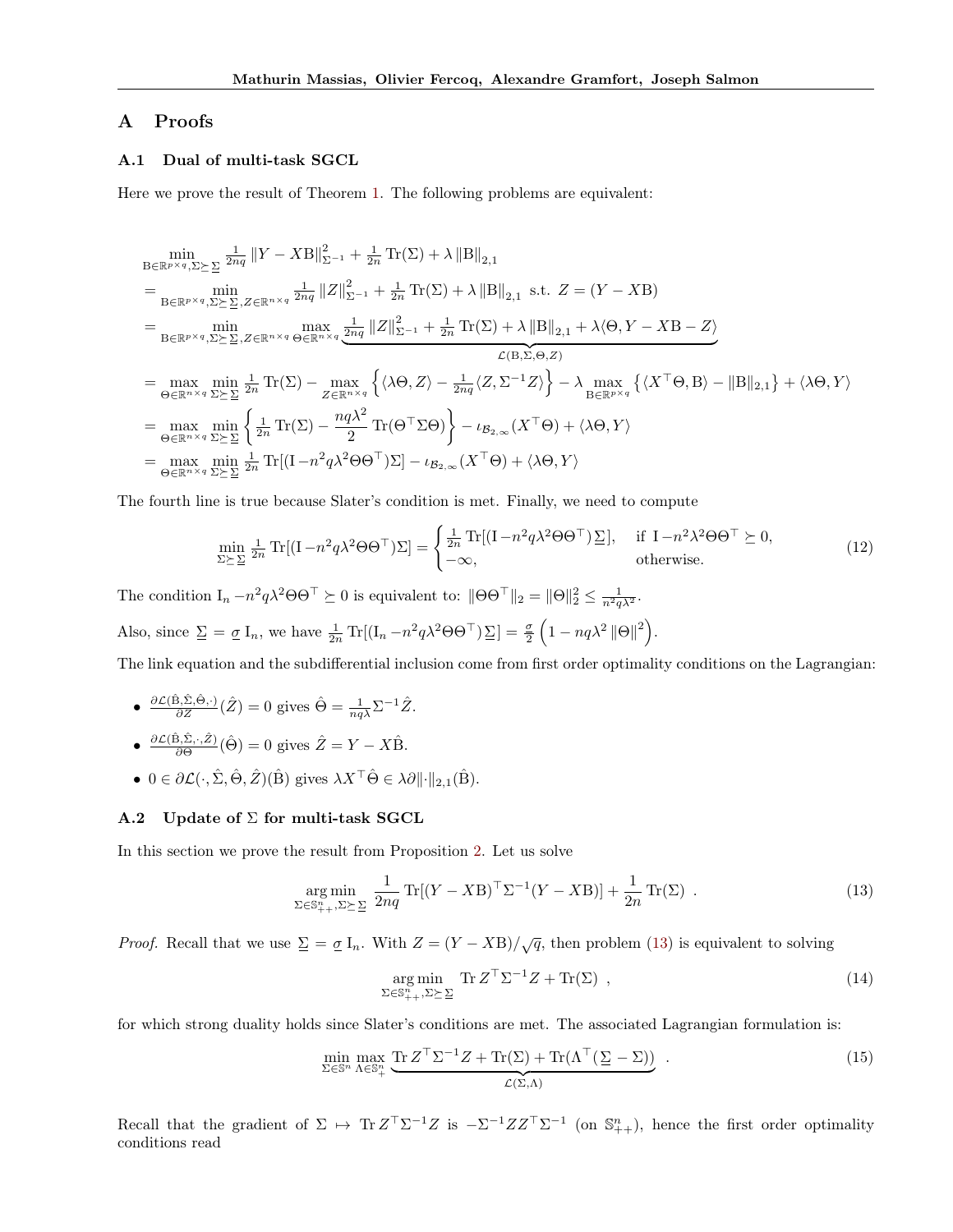$$
\frac{\partial \mathcal{L}(\cdot, \hat{\Lambda})}{\partial \Sigma}(\hat{\Sigma}) = -\hat{\Sigma}^{-1} Z Z^{\top} \hat{\Sigma}^{-1} + I_n - \hat{\Lambda} = 0 ,
$$
  

$$
\Lambda^{\top} (\Sigma - \hat{\Sigma}) = 0 ,
$$
  

$$
\hat{\Lambda} \in \mathbb{S}^{n}_{+} ,
$$
  

$$
\hat{\Sigma} \succeq \Sigma .
$$

If  $||Z||_2 > \underline{\sigma}$ , let U diag $(\lambda_1, \ldots, \lambda_r, 0, \ldots, 0)U^{\top}$  be an eigenvalue decomposition of  $ZZ^{\top}$ , with r the rank of  $ZZ^{\top}$ ,  $\lambda_1 \geq \cdots \geq \lambda_r > 0$  and  $UU^{\top} = I_n$ .

For  $i \in [r]$ , let us define  $\mu_i = \sqrt{\lambda_i} \vee \sigma$ ,  $\Sigma = U \text{diag}(\mu_1, \dots, \mu_r, \sigma, \dots, \sigma) U^{\top}$ , and  $\Lambda = I_n - \Sigma^{-1} Z Z^{\top} \Sigma^{-1}$ . It is clear by construction that  $\Sigma \succeq \Sigma$ . We also have

$$
\Lambda = U \operatorname{diag}(1, \dots, 1)U^{\top} - U \operatorname{diag}(\frac{\lambda_1}{\mu_1^2}, \dots, \frac{\lambda_r}{\mu_r^2}, 0, \dots, 0)U^{\top}
$$
\n(16)

$$
= U \operatorname{diag} (1 - \frac{\lambda_1}{\mu_1^2}, \dots, 1 - \frac{\lambda_1}{\mu_1^2}, 1, \dots, 1) U^{\top}
$$
\n(17)

$$
\geq 0 \tag{18}
$$

where the later holds thanks to the  $\mu_i$ 's definition. Moreover,

$$
\Lambda^{\top}(\Sigma - \underline{\Sigma}) = U \operatorname{diag}\left(\left(1 - \frac{\lambda_1}{\mu_1^2}\right)(\mu_1 - \underline{\sigma}), \dots, \left(1 - \frac{\lambda_r}{\mu_r^2}\right)(\mu_r - \underline{\sigma}), 0, \dots, 0\right)U^{\top} = 0
$$

since  $\forall i \in [r], \left(1 - \frac{\lambda_i}{\mu_i^2}\right)$  $(\mu_i - \sigma) = 0$  (either the left term or the right term of the LHS is 0 by construction).

This shows that the pair  $(\Sigma, \Lambda)$  satisfies all the first order conditions on the Lagrangian, hence that  $\Sigma$  is solution of Problem [\(13\)](#page-10-2).

**Remark 5.** If  $||Z||_2 \leq \underline{\sigma}$ , the pair  $(\Sigma, \Lambda)$  simplifies to:  $(\Sigma, I_n - ZZ^{\top}/\underline{\sigma}^2)$ .

#### <span id="page-11-0"></span>A.3 BCD update for the multi-task Smoothed Generalized Concomitant Lasso

The minimization of the multi-task Smoothed Generalized Concomitant Lasso relies on alternate minimization. We use cyclic block-coordinate descent. To minimize  $f(B) = \frac{1}{2nq} ||Y - XB||_{\Sigma^{-1}} + \lambda ||B||_{2,1}$  with respect to  $B_j$ (the  $j<sup>th</sup>$  line of B), a simple majorization-minimization approach is to perform

$$
B_j \leftarrow \text{BST}\left(B_j - \frac{\nabla_j f(B)}{\nabla_{j,j}^2 f(B)}, \frac{\lambda}{\nabla_{j,j}^2 f(B)}\right) ,
$$

where  $\nabla_j f(B) \in \mathbb{R}^q$  is the partial derivative of  $f$  w.r.t.  $B_j$  and  $\nabla^2_{j,j} f(B)$  is the  $j^{th}$  diagonal element of the Hessian of  $f$  at B.

We have  $\nabla_j f(B) = -X_j^{\top} \Sigma^{-1} (Y - XB)/(nq)$  and  $\nabla_{j,j}^2 f(B) = ||X_j||_{\Sigma^{-1}}^2/(nq)$ , leading to:

$$
B_j \leftarrow \text{BST}\left(B_j + \frac{X_j^{\top} \Sigma^{-1} (Y - XB)}{\|X_j\|_{\Sigma^{-1}}^2}, \frac{\lambda nq}{\|X_j\|_{\Sigma^{-1}}^2}\right)
$$

.

 $\Box$ 

## <span id="page-11-1"></span>A.4 Dual of multi-task SBHCL

Here we prove the result of Theorem [2.](#page-4-2) The following problems are equivalent: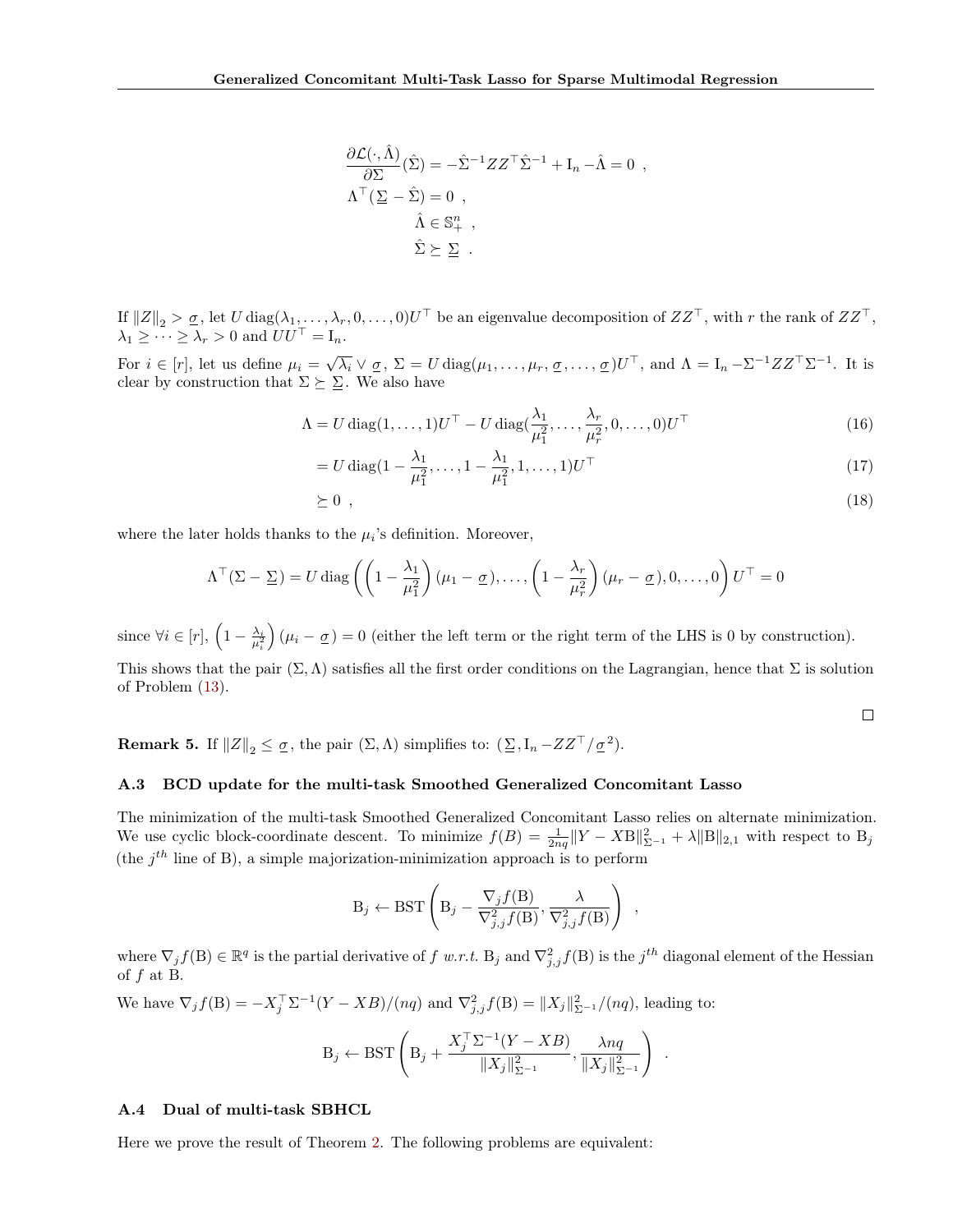$$
\min_{\mathbf{B}\in\mathbb{R}^{p\times q},\sigma_{1}\geq\sigma_{1},\ldots,\sigma_{K}\geq\sigma_{K}}\frac{1}{n}\sum_{k=1}^{K}\left(\frac{\left\|Y^{k}-X^{k}\mathbf{B}\right\|^{2}}{2q\sigma_{k}}+\frac{n_{k}\sigma_{k}}{2}\right)+\lambda\left\|\mathbf{B}\right\|_{2,1}
$$
\n
$$
=\sum_{\mathbf{B}\in\mathbb{R}^{p},\sigma_{1}\geq\sigma_{1},\ldots,\sigma_{K}\geq\sigma_{K}}\frac{1}{n}\sum_{k=1}^{K}\left(\frac{\left\|Z^{k}\right\|^{2}}{2q\sigma_{k}}+\frac{n_{k}\sigma_{k}}{2}\right)+\lambda\left\|\mathbf{B}\right\|_{2,1} \text{ s.t. } Z=Y-X\mathbf{B}
$$
\n
$$
=\min_{\mathbf{B}\in\mathbb{R}^{p},\sigma_{1}\geq\sigma_{1},\ldots,\sigma_{K}\geq\sigma_{K}}\frac{1}{n}\sum_{k=1}^{K}\left(\frac{\left\|Z^{k}\right\|^{2}}{2q\sigma_{k}}+\frac{n_{k}\sigma_{k}}{2}\right)+\lambda\left\|\mathbf{B}\right\|_{2,1}+\langle\lambda\Theta,Y-X\mathbf{B}-Z\rangle}{\mathcal{L}(\mathbf{B},\sigma_{1},\ldots,\sigma_{K},\Theta,Z)}
$$
\n
$$
=\max_{\Theta\in\mathbb{R}^{n\times q}}\min_{\sigma_{1}\geq\sigma_{1},\ldots,\sigma_{K}\geq\sigma_{K}}\frac{\sum_{k=1}^{K}n_{k}\sigma_{k}}{2n}-\max_{Z\in\mathbb{R}^{n\times q}}\left\{\langle\lambda\Theta,Z\rangle-\sum_{k=1}^{K}\frac{\left\|Z^{k}\right\|^{2}}{2nq\sigma_{k}}\right\}-\lambda\max_{\mathbf{B}\in\mathbb{R}^{p}}\left\{\langle X^{\top}\Theta,\mathbf{B}\rangle-\|\mathbf{B}\|_{2,1}\right\}+\langle\lambda\Theta,Y\rangle
$$
\n
$$
=\max_{\Theta\in\mathbb{R}^{n\times q}}\min_{\sigma_{1}\geq\sigma_{1},\ldots,\sigma_{K}\geq\sigma_{K}}\frac{\sum_{k=1}^{K}n_{k}\sigma_{k}}{2n}-\frac{nq\lambda^{
$$

The fourth line is true because Slater's condition is met, hence we can permute min and max thanks to strong duality. Finally we obtain the targeted dual problem formulation since

$$
\min_{\sigma_1 \geq \underline{\sigma}_1, \dots, \sigma_K \geq \underline{\sigma}_K} \frac{1}{2n} \sum_{k=1}^K \sigma_k \left( n_k - n^2 q \lambda^2 \left\| \Theta^k \right\|^2 \right) =
$$
\n
$$
\begin{cases}\n\frac{1}{2n} \sum_{k=1}^K \underline{\sigma}_k \left( n_k - n^2 q \lambda^2 \left\| \Theta^k \right\|^2 \right), & \text{if } \forall k \in [K], n_k - n^2 q \lambda^2 \left\| \Theta^k \right\|^2 \geq 0, \\
-\infty, & \text{otherwise.} \n\end{cases}
$$

The condition  $\forall k \in [K], n_k - n^2 q \lambda^2 \|\Theta^k\|$ <sup>2</sup> ≥ 0 is equivalent to  $\forall k \in [K], ||\Theta^k|| \leq$  $\sqrt{n_k}$  $\frac{\sqrt{n_k}}{n\lambda\sqrt{q}}$ .

Finally, the primal-dual link equation follows directly from the first order optimality conditions on the Lagrangian:

$$
\frac{\partial \mathcal{L}(\hat{\mathbf{B}}, \hat{\sigma}_1, \dots, \hat{\sigma}_K, \cdot, \hat{Z})}{\partial \Theta}(\hat{\Theta}) = Y - X\hat{\mathbf{B}} - \hat{Z} = 0,
$$
  

$$
\forall k \in [K], \quad \frac{\partial \mathcal{L}(\hat{\mathbf{B}}, \dots, \hat{\sigma}_k, \dots, \hat{\Theta}, \cdot)}{\partial Z^k}(\hat{Z}) = \frac{\hat{Z}^k}{nq\hat{\sigma}_k} - \lambda \hat{\Theta}^k = 0,
$$

so the dual solution  $\hat{\Theta}$  satisfies:  $\forall k \in [K], \hat{\Theta}^k = \frac{1}{nq\lambda \hat{\sigma}_k} (Y - X^k \hat{\mathbf{B}}).$ 

# <span id="page-12-0"></span>**B** Single task case  $(q = 1)$

Since this work might be of interest to (single task) Lasso users, and because the various formulas are simpler when  $q = 1$ , we include this case here. The dual variable is a vector (in  $\mathbb{R}^n$ , we denote it by  $\theta$  instead of  $\Theta$ ) and the key observation all along is that  $\theta \theta^{\top}$  is rank one, and so  $\|\theta \theta^{\top}\|_2 = \|\theta\|^2$ .

### B.1 Dual formulation of the general problem

The results of Theorem [1](#page-2-7) become:

$$
\hat{\theta} = \underset{\theta \in \Delta_{X,\lambda}}{\arg \max} \underbrace{\langle Y, \lambda \theta \rangle + \underline{\sigma} \left( \frac{1}{2} - \frac{n \lambda^2}{2} ||\theta||^2 \right)}_{\mathcal{D}^{(\lambda, \Sigma)}(\theta)}, \qquad (19)
$$

for  $\Delta_{X,\lambda} = \left\{ \theta \in \mathbb{R}^n : ||X^\top \theta||_{\infty} \leq 1, ||\theta|| \leq \frac{1}{\lambda n} \right\}.$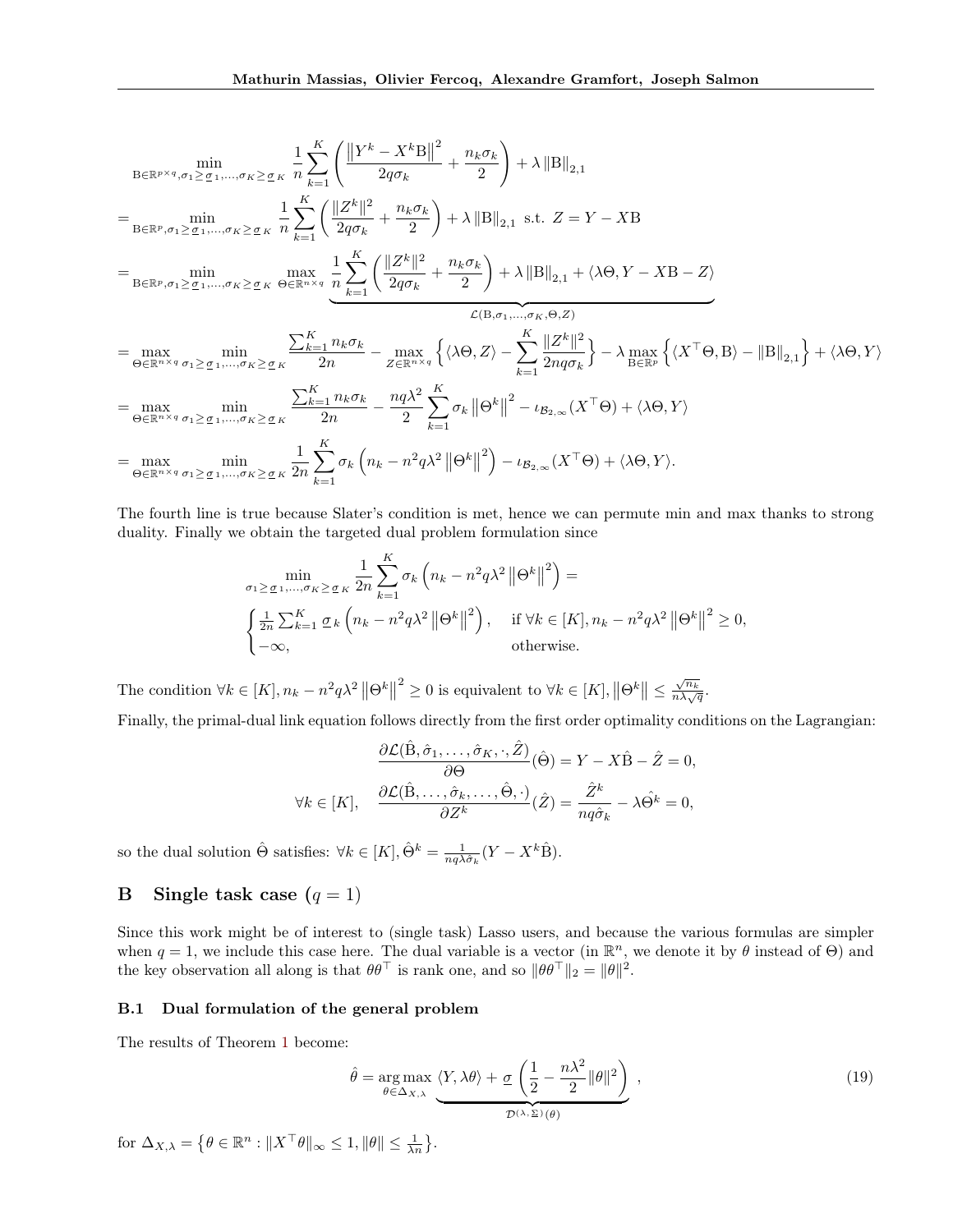## B.2 Dual formulation for the block homoscedastic setting

$$
\min_{\beta \in \mathbb{R}^p, \sigma_1 \geq \sigma_1, \dots, \sigma_K \geq \sigma_K} \frac{1}{n} \sum_{k=1}^K \left( \frac{\|y^k - X^k \beta\|^2}{2\sigma_k} + \frac{n_k \sigma_k}{2} \right) + \lambda \|\beta\|_1
$$
\n
$$
\min_{\beta \in \mathbb{R}^p, \sigma_1 \geq \sigma_1, \dots, \sigma_K \geq \sigma_K} \frac{1}{n} \sum_{k=1}^K \left( \frac{\|z^k\|^2}{2\sigma_k} + \frac{n_k \sigma_k}{2} \right) + \lambda \|\beta\|_1 \text{ s.t. } z = y - X\beta
$$
\n
$$
\min_{\beta \in \mathbb{R}^p, \sigma_1 \geq \sigma_1, \dots, \sigma_K \geq \sigma_K} \frac{\max}{\theta \in \mathbb{R}^n} \frac{1}{n} \sum_{k=1}^K \left( \frac{\|z^k\|^2}{2\sigma_k} + \frac{n_k \sigma_k}{2} \right) + \lambda \|\beta\|_1 + \langle \lambda \theta, y - X\beta - z \rangle
$$
\n
$$
\mathcal{L}(\beta, \sigma_1, \dots, \sigma_K, \theta, z)
$$
\n
$$
= \max_{\theta \in \mathbb{R}^n} \min_{\sigma_1 \geq \sigma_1, \dots, \sigma_K \geq \sigma_K} \frac{\sum_{k=1}^K n_k \sigma_k}{2n} - \max_{z \in \mathbb{R}^n} \left\{ \langle \lambda \theta, z \rangle - \sum_{k=1}^K \frac{1}{2n\sigma_k} \|z^k\|^2 \right\} - \lambda \max_{\beta \in \mathbb{R}^n} \left\{ \langle X^\top \theta, \beta \rangle - \|\beta\|_1 \right\} + \langle \lambda \theta, y \rangle
$$
\n
$$
= \max_{\theta \in \mathbb{R}^n} \min_{\sigma_1 \geq \sigma_1, \dots, \sigma_K \geq \sigma_K} \frac{\sum_{k=1}^K n_k \sigma_k}{2n} - \frac{n\lambda^2}{2} \sum_{k=1}^K \sigma_k \|\theta^k\|^2 - \iota_{B_\infty}(X^\top \theta) + \langle \lambda \theta, y \rangle
$$
\n
$$
= \max_{\theta \in \mathbb{R}^
$$

The fourth line is true because Slater's condition is met, hence we can permute min and max thanks to strong duality. Finally we obtain the dual problem since

$$
\min_{\sigma_1 \geq \sigma_1, \dots, \sigma_K \geq \sigma_K} \frac{1}{2n} \sum_{k=1}^K \sigma_k \left( n_k - n^2 \lambda^2 \left\| \theta^k \right\|^2 \right) =
$$
\n
$$
\begin{cases} \frac{1}{2n} \sum_{k=1}^K \sigma_k \left( n_k - n^2 \lambda^2 \left\| \theta^k \right\|^2 \right), & \text{if } \forall k \in [K], n_k - n^2 \lambda^2 \left\| \theta^k \right\|^2 > 0, \\ -\infty, & \text{otherwise.} \end{cases}
$$

This is equivalent to  $\forall k \in [K], n_k \geq n^2 \lambda^2 ||\theta||^2$ .

For the Fermat condition, let us use the same Lagragian notation as above, and denote

$$
(\hat{\beta}, \hat{\sigma}_1, \dots, \hat{\sigma}_K, \hat{\theta}, \hat{z}) \in \underset{\beta \in \mathbb{R}^p, z \in \mathbb{R}^n, \sigma_1 \geq \sigma_1, \dots, \sigma_K \geq \sigma_K}{\arg \min} \max_{\theta \in \mathbb{R}^n} \mathcal{L}(\beta, \sigma_1, \dots, \sigma_K, \theta, z).
$$

The primal-dual link equation follows directly from the Fermat's rule:

$$
\frac{\partial \mathcal{L}(\hat{\beta}, \hat{\sigma}_1, \dots, \hat{\sigma}_K, \cdot, \hat{z})}{\partial \theta}(\hat{\theta}) = y - X\hat{\beta} - \hat{z} = 0,
$$
  

$$
\forall k \in [K], \quad \frac{\partial \mathcal{L}(\hat{\beta}, \dots, \hat{\sigma}_k, \dots, \hat{\theta}, \cdot)}{\partial z^k}(\hat{z}) = \frac{\hat{z}^k}{n\hat{\sigma}_k} - \lambda \hat{\theta}^k = 0.
$$

## B.3 Square root of covariance update in the single task case

In this part, we simplify the results from Proposition [2](#page-2-2) when  $q = 1$ , more precisely we show that, with  $z = y - X\beta$ , the matrix

$$
\Sigma + \frac{(\|z\| - \underline{\sigma})_+}{\|z\|^2} zz^\top
$$

is a solution of the problem:

$$
\Sigma_0 = \underset{\Sigma \in \mathbb{S}_{++}^n, \Sigma \succeq \Sigma}{\arg \min} \frac{1}{2n} (y - X\beta)^{\top} \Sigma^{-1} (y - X\beta) + \frac{1}{2n} \operatorname{Tr}(\Sigma) .
$$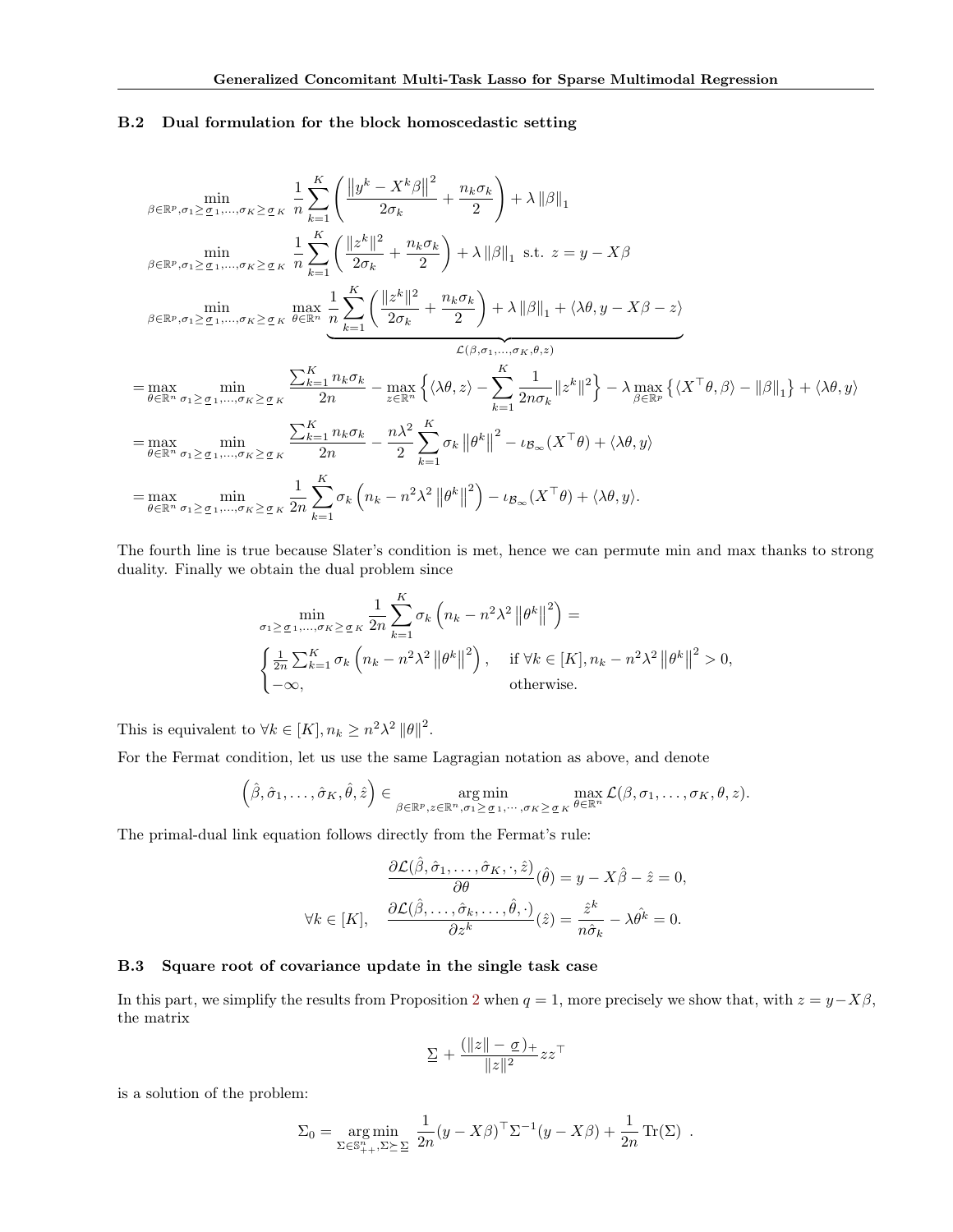*Proof.* The result from Equation [\(8\)](#page-2-8) still holds, but  $ZZ^{\top} = zz^{\top}$  is rank one, its only non-zero eigenvalue is  $\lambda_1 = ||z||^2$ . If  $\sqrt{\lambda_1} < \sigma$ , then  $\Sigma_0 = \Sigma$ . Otherwise, all the  $\mu_i$ 's are equal to  $\sigma$  except for  $\mu_1 = ||z||$ , and  $\Sigma_0 = \Sigma + \frac{\|z\| - \underline{\sigma}}{\|z\|^2}$  $\frac{||x|| - \underline{o}}{||x||^2}$   $zz^{\top}$ . A formula encompassing both cases is thus:

$$
\Sigma_0 = \Sigma + \frac{(\|z\| - \underline{\sigma})_+}{\|z\|^2} zz^\top
$$

 $\Box$ 

### B.4 BCD update for the SGCL

In the context where  $q = 1$ , the BCD method reduces in our context to a Coordinate Descent (CD) approach. At each CD update, a coordinate  $j \in [p]$  is picked and the objective function is minimized with respect to  $\beta_j$ , all other variables remaining fixed. Again we remind that the CD update to minimize a "smooth convex +  $\ell_1$ " function  $\beta \mapsto f(\beta) + \lambda ||\beta||_1$  is

$$
\beta_j \leftarrow \mathrm{ST}\left(\beta_j - \frac{\nabla_j f(\beta)}{\nabla_{j,j}^2 f(\beta)}, \frac{\lambda}{\nabla_{j,j}^2 f(\beta)}\right) ,\tag{20}
$$

where  $\nabla_j f(\beta)$  is the partial derivative of f at  $\beta$ , and  $\nabla^2_{j,j} f(\beta)$  is the j<sup>th</sup> diagonal element of the Hessian of f at  $\beta$ .

With the choice  $f(\beta) = \frac{1}{2n}(y - X\beta)^{\top} \Sigma^{-1}(y - X\beta)$  on can check that  $\nabla_j f(\beta) = -X_j^{\top} \Sigma^{-1}(y - X\beta)/n$  and  $\nabla_{j,j}^2 f(\beta) = X_j^{\top} \Sigma^{-1} X_j/n$ , leading to the following update

$$
\beta_j \leftarrow \mathrm{ST}\left(\beta_j + \frac{X_j^{\top} \Sigma^{-1} (y - X\beta)}{X_j^{\top} \Sigma^{-1} X_j}, \frac{\lambda n}{X_j^{\top} \Sigma^{-1} X_j}\right) \,. \tag{21}
$$

Writing,  $r_{\text{int}} = y - \sum_{m \neq j} X_m \beta_m$  this can also be rewritten:

$$
\beta_j \leftarrow \mathrm{ST}\left(\frac{X_j^{\top} \Sigma^{-1} r_{\text{int}}}{X_j^{\top} \Sigma^{-1} X_j}, \frac{\lambda n}{X_j^{\top} \Sigma^{-1} X_j}\right) \,. \tag{22}
$$

## B.5 CD update rule for the Block homoscedastic model

At each coordinate descent step, a coordinate  $j \in [p]$  is picked and the objective function is minimized with respect to  $\beta_j$ , all other variables remaining fixed. The new value  $\beta_j$  satisfies

$$
\hat{\beta}_{j} = \underset{\beta_{j} \in \mathbb{R}}{\arg \min} \frac{1}{2n} \sum_{k=1}^{K} \frac{\|y^{k} - X^{k}\beta\|^{2}}{\sigma_{k}} + \lambda |\beta_{j}|.
$$
\n
$$
= \underset{\beta_{j} \in \mathbb{R}}{\arg \min} \frac{1}{2n} \sum_{k=1}^{K} \frac{\|y^{k} - \sum_{m \neq j} X_{m}^{k}\beta_{m} - X_{j}^{k}\beta_{j}\|^{2}}{\sigma_{k}} + \lambda |\beta_{j}|.
$$
\n
$$
= \underset{\beta_{j} \in \mathbb{R}}{\arg \min} \frac{1}{2} \left( \beta_{j}^{2} \sum_{k=1}^{K} \frac{L_{k,j}}{\sigma_{k}} - 2\beta_{j} \sum_{k=1}^{K} \frac{X_{j}^{k}}{\sigma_{k}}^{-r} \frac{r_{\text{int}}}{\sigma_{k}} \right) + \lambda n |\beta_{j}|
$$
\n
$$
= \underset{\beta_{j} \in \mathbb{R}}{\arg \min} \frac{1}{2} \left( \beta_{j}^{2} \sum_{k=1}^{K} \frac{L_{k,j}}{\sigma_{k}} - 2\beta_{j} \sum_{k=1}^{K} \frac{X_{j}^{k}}{\sigma_{k}}^{-r} \frac{r_{\text{int}}}{\sigma_{k}} \right) + \lambda n |\beta_{j}|
$$
\n
$$
= \underset{\beta_{j} \in \mathbb{R}}{\arg \min} \frac{1}{2} \left( \beta_{j}^{2} - 2\beta_{j} \frac{\sum_{k=1}^{K} \frac{X_{j}^{k}}{\sigma_{k}}^{-r} \frac{r_{\text{int}}}{\sigma_{k}}}{\sum_{k=1}^{K} \frac{L_{k,j}}{\sigma_{k}}} \right) + \frac{\lambda n}{\sum_{k=1}^{K} \frac{L_{k,j}}{\sigma_{k}}} |\beta_{j}|
$$
\n
$$
= \mathrm{ST} \left( \sum_{k=1}^{K} \frac{X_{j}^{k}}{\sigma_{k}}^{-r} \frac{r_{\text{int}}}{\sigma_{k}}, \lambda n \right) / \sum_{k=1}^{K} \frac{L_{k,j}}{\sigma_{k}}.
$$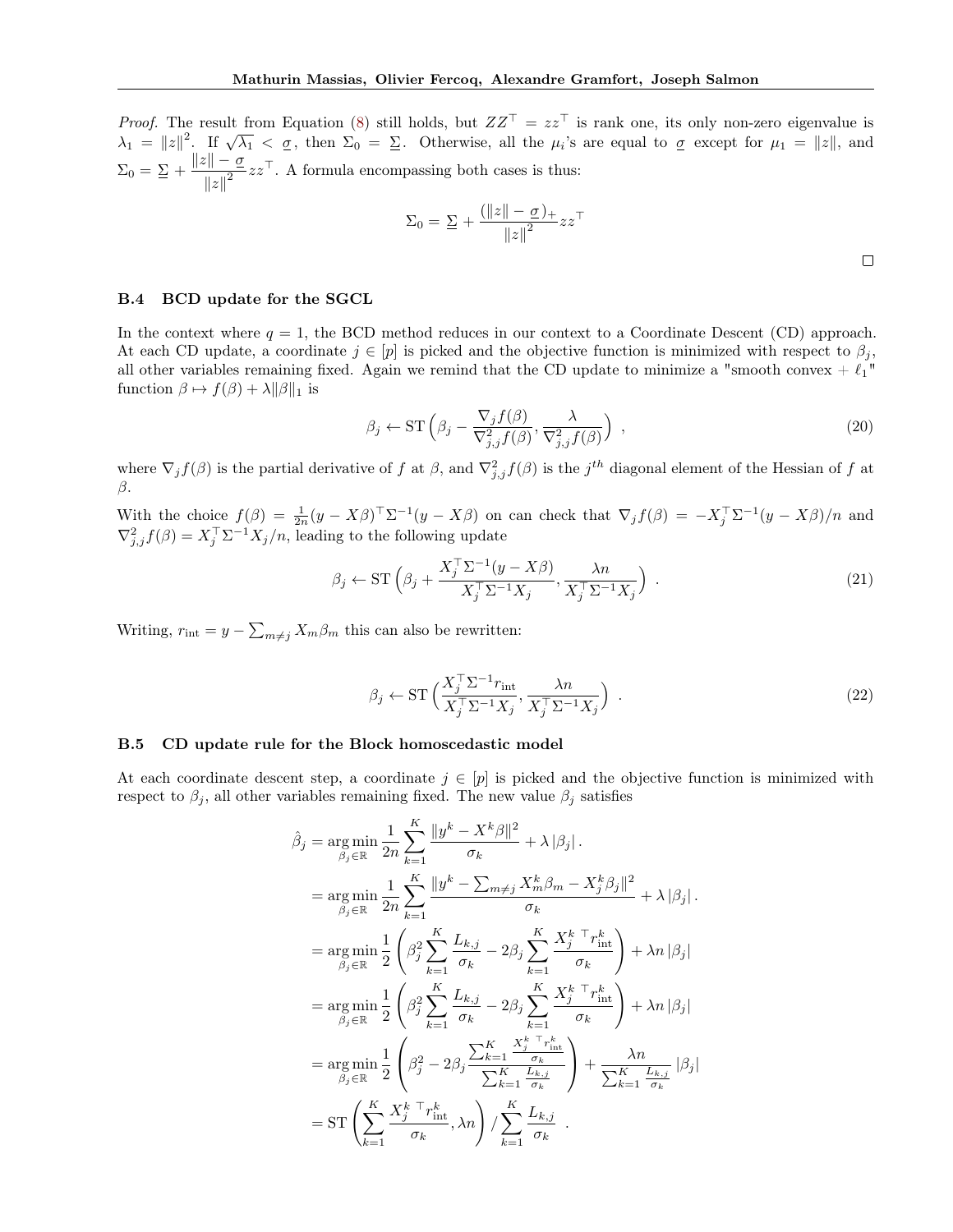# Algorithm 3: Alternate min. for single task multi-task SBHCL

<span id="page-15-1"></span>

| input : $X, y, \Sigma^{-1}, \lambda$                                                                                                                                             |                                       |
|----------------------------------------------------------------------------------------------------------------------------------------------------------------------------------|---------------------------------------|
| init : $\beta = 0_n, \ \Sigma^{-1} = \Sigma^{-1}$                                                                                                                                |                                       |
| for it $= 1, \ldots, T$ do                                                                                                                                                       |                                       |
| if it = 1 (mod f) then                                                                                                                                                           |                                       |
| $\gamma = \frac{(\ r\ /\sigma - 1)_+}{\ r\ ^2/\sigma}$                                                                                                                           |                                       |
| $\boxed{\quad \Sigma^{-1} \leftarrow \overset{\shortparallel\quad \shortparallel \ \cdot \ \cdot \ \cdot -}_{\simeq}-\gamma \frac{rr^\top/\sigma^2}{1+\gamma r^\top r/\sigma} }$ | noise matrix update<br>$\prime\prime$ |
| for $j = 1, \ldots, p$ do                                                                                                                                                        |                                       |
| $L_i = X_i^{\top} \Sigma^{-1} X_i$                                                                                                                                               |                                       |
| for $i=1,\ldots,p$ do                                                                                                                                                            |                                       |
| $\left  r \leftarrow r + X_j \beta_j \right $                                                                                                                                    | // partial residual update            |
| $\beta_j \leftarrow \mathrm{ST}\left(\frac{X_j^{\top} \Sigma^{-1} r}{L_j}, \frac{\lambda n}{L_j}\right)$                                                                         | // soft-thresholding                  |
| $r \leftarrow r - X_i \beta_i$                                                                                                                                                   | // residual update                    |
| ${\bf return}\,\,\beta, \Sigma$                                                                                                                                                  |                                       |

where we use  $r_{\text{int}}^k = y^k - \sum_{m \neq j} X_m^k \beta_m$ .

# B.6 Algorithm

The simplified version of Algorithm [1](#page-3-1) when  $q = 1$  is provided in Algorithm [3.](#page-15-1)

# <span id="page-15-0"></span>C Additional experiments